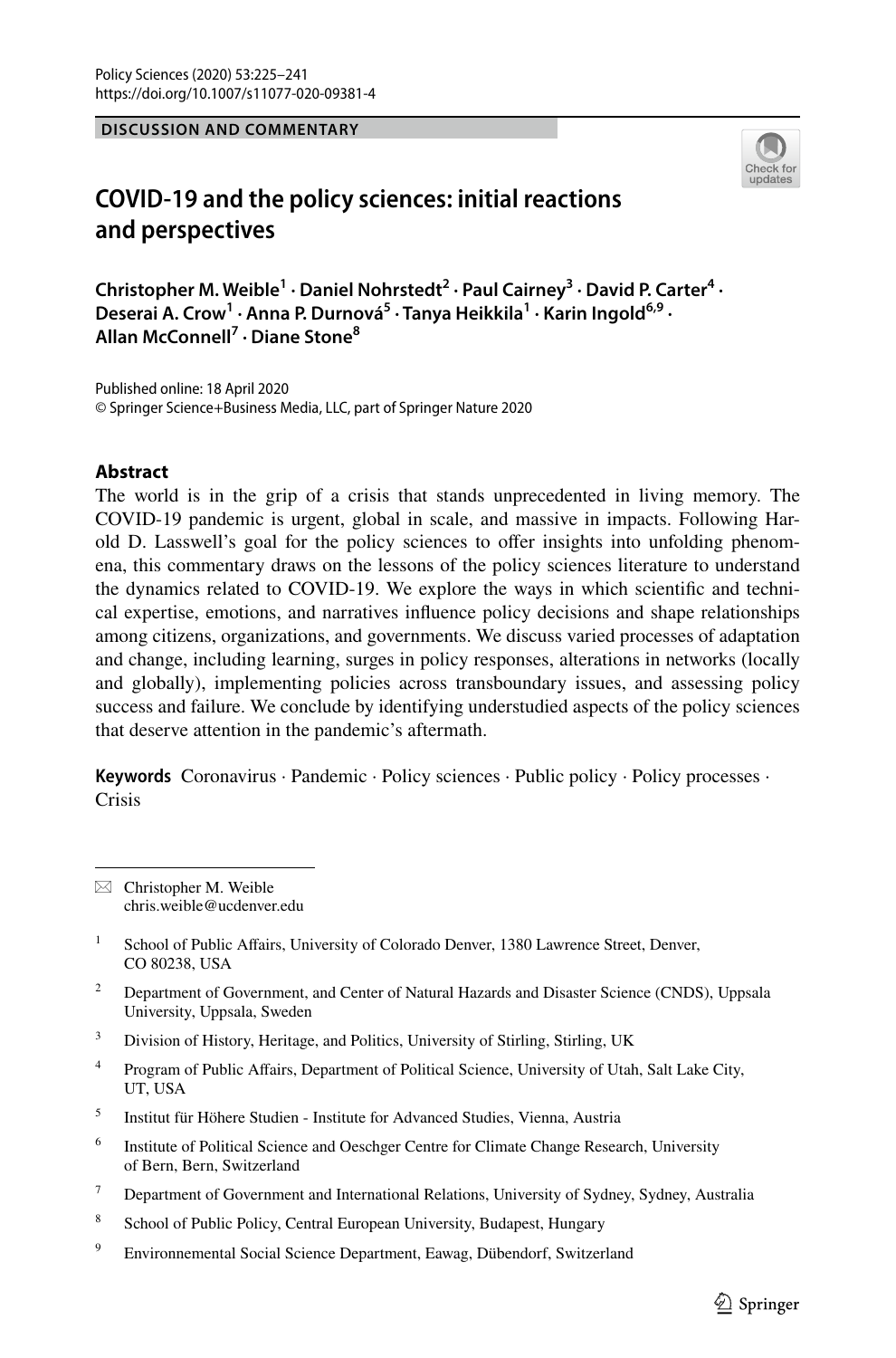# **Introduction**

The world is in the midst of the most severe pandemic in living memory. Scientists dubbed the pandemic's source "severe acute respiratory syndrome coronavirus 2" (SARS-CoV-2), but it is more commonly referred by the label assigned the disease it causes: coronavirus disease 2019 or "COVID-19". COVID-19 spread rapidly at a historic scale and with unprecedented impacts. Although milder symptoms include fever, aches, dry coughing, and shortness of breath, COVID-19 poses life-threatening conditions, ranging from respiratory failure to multiorgan disfunction. Older adults and those with pre-existing conditions (e.g., asthma) are at higher risk for the more severe impacts. However, everyone is susceptible, and anyone can contract and spread the disease.

The numbers of COVID-19 patients seeking medical care have strained entire healthcare systems worldwide. In many locations, outbreaks of COVID-19 have overwhelmed hospitals and healthcare professionals. Moreover, the efects go far beyond those felt by healthcare systems; they stretch across virtually every sector of society—from food systems to education and have debilitated economies.

Societies rely on health sciences and medicine to forecast the pandemic's trajectory, to accelerate development of vaccines, to explain the situation to a worried public, and navigate the myriad of related health-related decisions. However, addressing the COVID-19 pandemic and its efects on society requires more than the actions of healthcare and medical professionals alone. It calls for engagement of citizens, governments at all levels, and a diverse array of organizations and individuals involved in policymaking processes and policy implementation.

Questions, thus, arise about the role of the policy sciences in comprehending such a crisis. Lasswell [\(1956a](#page-15-0)) envisioned the policy sciences as providing insights into such situations, challenging and informing ongoing processes and decisions, and foretelling of future scenarios, all with the intent of steering government and society toward greater human dignity for all. Since the formulation of this vision over seven decades ago, the policy sciences have evolved into a vibrant feld of scholarship, marked by conceptual richness, theoretical diversity, and methodological pluralism (Cairney and Weible [2017;](#page-14-0) Torgerson [2017](#page-16-0)). This commentary capitalizes on the diversity and follows in the footsteps of Lasswell's vision by responding to the following question: *What insights do the policy sciences ofer to help us understand the COVID-19 pandemic?*

We answer this question using ten policy perspectives that are featured in the policy sciences literature. These perspectives draw inspiration from Lasswell's [\(1956b](#page-15-1)) comprehensive portrayal of the functional elements that shape public policy. This requires going beyond analyzing any single aspect of public policy or a specifc policy decision and understanding the dynamics of the processes, actors, and interactions that shape policy decisions in response to COVID-19. These include perspectives on policymaking (within country), crisis response and management, global policymaking and transnational administration, policy networks, implementation and administration, scientifc and technical expertise, emotions, narratives and messaging, learning, and policy success and failure.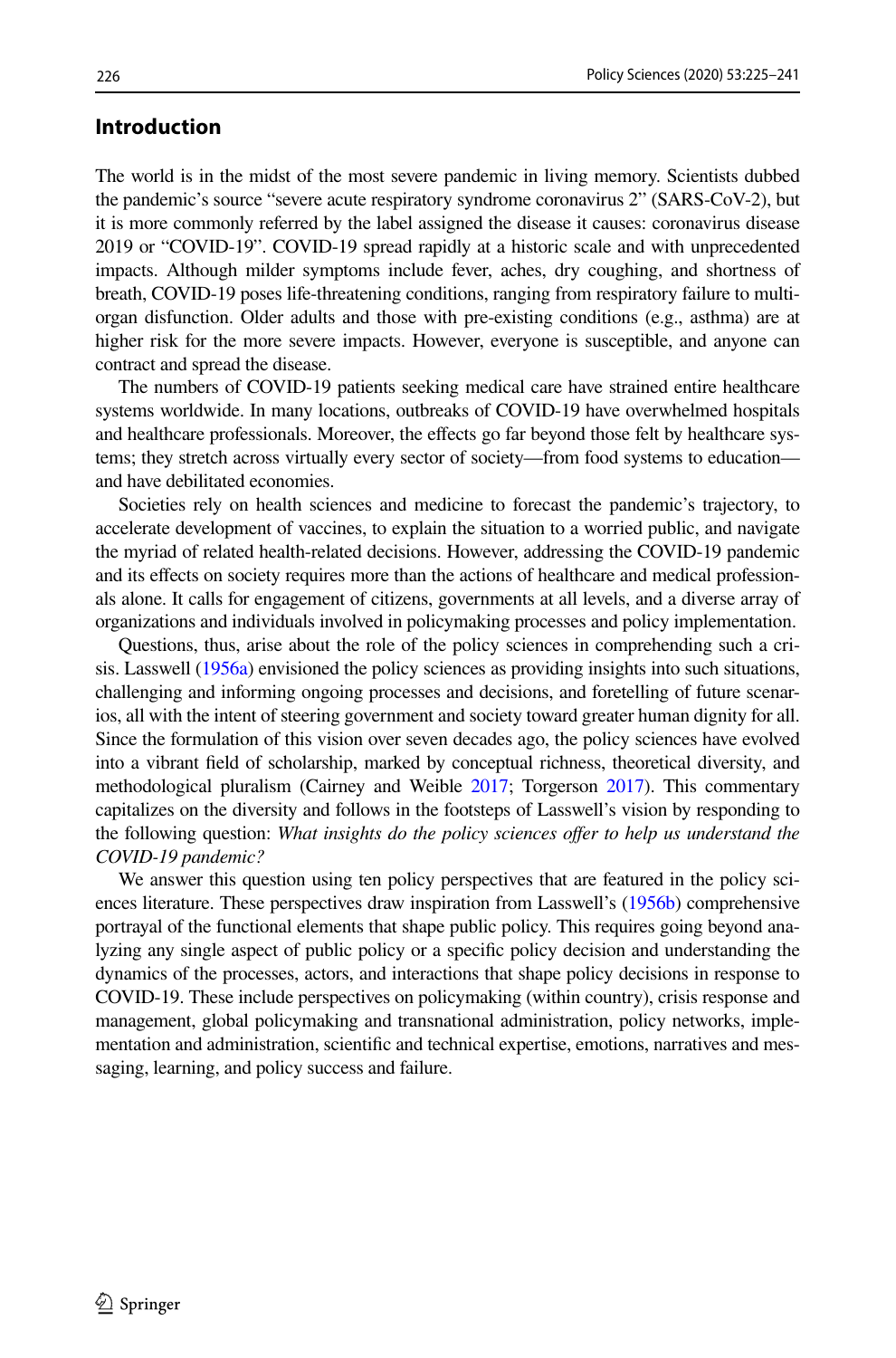## **Policy perspectives**

#### **Policymaking (within country)**

The conventional conception of public policy casts it as encompassing both decisions and non-decisions of governments. As a refection of societal values and priorities, public policies can take a "traditional" form, such as law, regulation, executive order, local ordinance, and court decision (among others). They can also take the form of on-the-ground regularized choices by frontline bureaucrats. In all these forms, public policies represent priorities of a society and they, in turn, shape society.

COVID-19 has spawned a surge in the number of public policies adopted, the forms in which they are adopted within and across governments, and with the range of their designs and contents. Most countries have closed or restricted their borders and restricted travel within borders. One-third of the world's population has been subjected to some social restrictions (from school closures to stay-at-home orders). These policy decisions exist across levels of government. For example, some occur at the national level, such as the world's largest lock down targeting India's 1.3 billion people, or at the subnational or local level, such as California's state-law to prohibit evicting tenants of commercial property.<sup>[1](#page-2-0)</sup> In examining this surge of policy change through the lens of the literature on policymaking, a few lessons emerge.

*Governments adopt public policies through diferent pathways* Supporting the literature on policy change (Weible and Sabatier [2017\)](#page-16-1), the pathways to policy change during COVID-19 include: (1) learning, as demonstrated in the UK's shift from mitigation (partial closures) to suppression (strict lock downs) following projection of the infection and death consequences of the former (Walker et al. [2020;](#page-16-2) Hunter [2020](#page-14-1)); (2) negotiated agreement, as illustrated by the passing of stimulus packages around the world, including the USA (Werner et al. [2020](#page-16-3)), Canada (Bolongaro [2020](#page-14-2)), and Japan (Kyodo [2020](#page-15-2)); and (3) difusing and transferring ideas across governments, with many drawing lessons from South Korea's widespread testing and China's strict quarantining. Policy decisions are further conditioned by contextual factors, including institutional (e.g., constitutional and legalistic structures) factors, cultural orientations, economies, and political styles (among others). For example, Sweden's response to COVID-19 has thus far avoided many of the lockdowns of other countries, a response that has been partially attributed to a culture of trust and responsibility. Finally, prompting all of these changes is the shock of COVID-19 itself, which directly afects healthcare systems worldwide, but indirectly afects other policy areas, for example, by postponing welfare reforms, environmental policies, and other actions deemed "non-essential".<sup>[2](#page-2-1)</sup>

*Uncertainties exist regarding the duration and termination of policy decisions* While we are experiencing a surge of policy change aimed at reducing immediate societal threats, there remains great uncertainty regarding which of these changes will remain permanent and which will be terminated. This includes questions about how they will be terminated (phased or immediate) and the political consequences of reversing decisions that increased welfare benefts to cope with the immediate crisis.

<span id="page-2-0"></span><sup>1</sup> [https://leginfo.legislature.ca.gov/faces/billTextClient.xhtml?bill\\_id=201720180SB939.](https://leginfo.legislature.ca.gov/faces/billTextClient.xhtml?bill_id=201720180SB939)

<span id="page-2-1"></span><sup>2</sup> [https://www.politico.eu/article/france-injects-billions-into-stimulus-plan-amid-coronavirus-chaos-bruno](https://www.politico.eu/article/france-injects-billions-into-stimulus-plan-amid-coronavirus-chaos-bruno-le-maire-economic-catastrophe/) [-le-maire-economic-catastrophe/](https://www.politico.eu/article/france-injects-billions-into-stimulus-plan-amid-coronavirus-chaos-bruno-le-maire-economic-catastrophe/); [https://www.euractiv.com/section/energy-environment/news/green-deal](https://www.euractiv.com/section/energy-environment/news/green-deal-facing-delays-due-to-coronavirus-eu-admits/)[facing-delays-due-to-coronavirus-eu-admits/](https://www.euractiv.com/section/energy-environment/news/green-deal-facing-delays-due-to-coronavirus-eu-admits/) Accessed: March 31, 2020.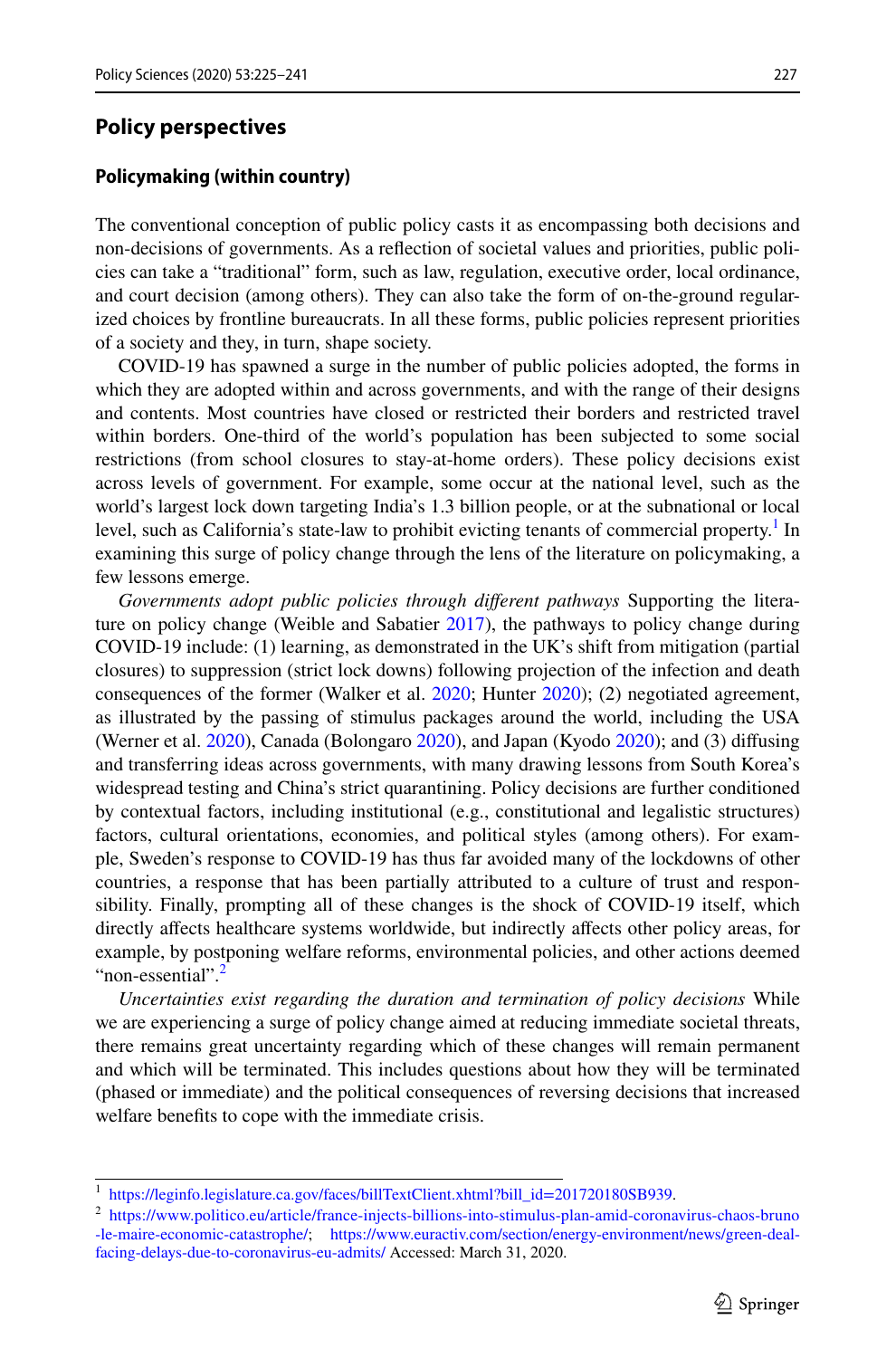*Government non-decisions become just as important as decisions* Alongside the decision to take policy action is the choice to not act or delay action. These can be witnessed in information reporting delays, such as China not reporting human-to-human COVID-19 transmission (Madrigal and Meyer [2020\)](#page-15-3), and deliberate value-based choices, as illustrated by President Trump's decision to rely on political pressure and markets over immediate activation of the Defense Production Act to produce and distribute needed medical supplies across the USA (Peres [2020\)](#page-15-4).

#### **Crisis response and management**

Crisis management scholarship describes and explains societal actions in response to situations where there is a threat to core values, urgency to take action, and uncertainty concerning the situation and courses of action (Rosenthal et al. [1989\)](#page-15-5). These conditions bring crucial leadership challenges associated with decision making, public information, sense making, accountability, learning, and reform (Boin et al. [2005](#page-14-3)) but also require broad collaboration and coordination involving multiple individuals and organizations. Crisis response and management shares an immediate interdependence with (1) public policies, including the content of previously and newly adopted public policies, (2) the interactions of individuals, groups, coalitions, and networks, and (3) contextual conditions, including income levels, local interactions, and global-level decisions.

*Responses occur at strategic and operational levels* Crisis response and management occurs at two levels (Boin and 't Hart [2010](#page-14-4)). The operational level refers to on-the-ground decisions and behaviors and includes medical personnel, epidemiologists, emergency managers, and other professionals coping with the pandemic's immediate threat. The strategic level includes political-administrative leaders that carry political responsibility and make strategic decisions, provide public accounts of events, and support coordination and collaboration. The ongoing need for adjustments in crisis response and management in the face of evolving circumstances and events require continuous engagement from both levels.

*Mitigating value conficts spark public controversies and blame-games* During complex crises, multiple values are at stake simultaneously and decisions must be immediate. For the COVID-19 pandemic, one of the choices has been between mitigating versus suppressing COVID-19. Such choices impose diferent social and economic costs and benefts and raise important questions about how we value those costs and benefts. Given heightened public attention and policy impacts across society, most policy decisions (and non-decisions) are heavily scrutinized and politicized through framing contests and blame-games (Brändström and Kuipers [2003](#page-14-5)). Examples include debates around the Swedish strategy to ensure a slow spread of the virus (Henley [2020](#page-14-6)) and confict in Brazil between state governors and the president over the best approach to tame the epidemic (Reuters [2020](#page-15-6)). Other governments, such as New Zealand (Roy [2020\)](#page-15-7), Ireland (Power et al. [2020\)](#page-15-8), and Iran (Karimi and Batrawy [2020\)](#page-15-9), have been publicly criticized for doing too little too late. These experiences challenge the notion that policy conficts can be temporarily suspended in times of crisis, with political opponents rallying around the proverbial fag until the worst is over. Indeed, there is a strong possibility that, while some policy conficts will wane, others will wax as opportunities for political gain manifest and divisions emerge between those who support or oppose a government's response.

*Transboundary crises can both spur and challenge collaboration* Transboundary crises span functional areas and/or multiple jurisdictions over time, while posing novel governance challenges (Boin [2009;](#page-14-7) Bynander and Nohrstedt [2020\)](#page-14-8). International collaboration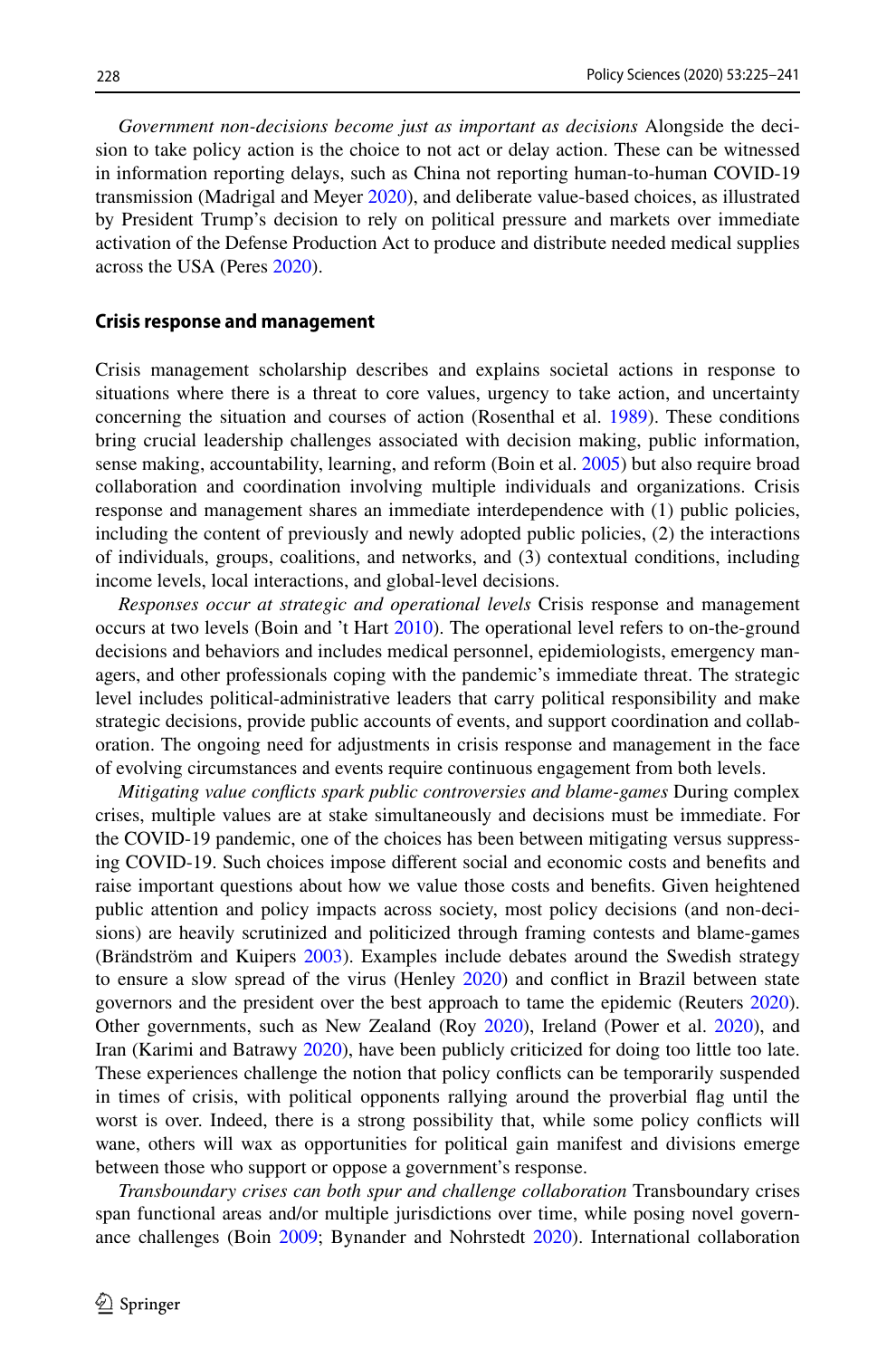fourished in response to COVID-19, channeled through the epistemic community of epidemiologists, virologists, and pharmacologists. Such collaboration is enabled by a global network of state agencies, private interests, and international institutions in eforts to coordinate public information activities and global research priorities (Mesfn [2020](#page-15-10)). In this transboundary crisis, countries exchange data and experiences to learn about the virus and its effects. High-level officials meet regularly to discuss travel bans, trade, and undertake joint actions to dampen economic impacts (Khan [2020](#page-15-11)). Meanwhile, many potential pitfalls plague the pursuit of such collaboration. Ample examples illustrate of how communication failures, political values and identities, and weak mandates can undermine eforts to achieve a collective crisis response (Boin and 't Hart [2010\)](#page-14-4).

#### **Global policymaking and transnational administration**

Global policy processes refer to "a set of overlapping but disjointed processes of public–private deliberation and cooperation among both official state-based and international organizations and non-state individuals around establishing common norms and policy agenda for securing the delivery of global public goods or ameliorating transnational problems" (Stone and Ladi [2015,](#page-16-4) 2). Transnational administration is directly related and concerns "the regulation, management and implementation of global policies of a public nature by both private and public individuals operating beyond the boundaries and jurisdictions of the state, but often in areas beneath the global level" (Stone and Ladi [2015](#page-16-4), 2). Self-evidently, the spread of COVID-19 presents a global policy problem but arguably has not (yet) become subject to transnational administration.

*Inequalities drive diferential impacts of policy responses, which, in turn, exacerbate inequalities* Space for self-isolation is unaffordable in slums. Individuals have different possibilities to return home when business shut down, as illustrated by the situation in India, where thousands of migrant workers were stranded in wake of the lockdown (Abi-Habib and Yasir [2020\)](#page-13-0). The pandemic also compounds inequalities between the so-called Global North and Global South, where "basic handwashing facilities are not available for 40% of the world population, let alone soap or hand sanitizers" (Racalossi de Moraes [2020\)](#page-15-12).

*Destabilization and reinforcement of global policy processes* COVID-19 could lead to greater "de-globalization", a return of big government, and quite possibly more authoritarian government. Regional integration could be slowed, as seen in the European Union, where nation-states initially closed borders and prioritized national responses. However, the European Union also shows the continuation of collaboration in ensuring stability of inner markets and joint planning for the economic crisis. Similarly, while many efforts at international cooperation have been shaken, others are strengthened, including the ongoing exchange among experts of COVID-19 data (Varnum [2020\)](#page-16-5). Public sector interventions, such as development projects and programs designed around global norms, could be at risk; this includes those expressed in the Sustainable Development Goals (SDGs). Additionally, traditional international organizations, such as the World Health Organization, have gained (or will gain) a legitimacy boost, alongside international bodies, including university centers for global health security, and events such as the World Health Summit.

*Uncertainty about the locus of authority and infuence of global professionals* The policy communities that form around global health policy or the pandemic response include experts, bureaucrats, diplomats, consultants, and other professionals highly experienced in their policy sectors and international cooperation. However, the idea that public administration and decision making rests in the hands of professionals who work through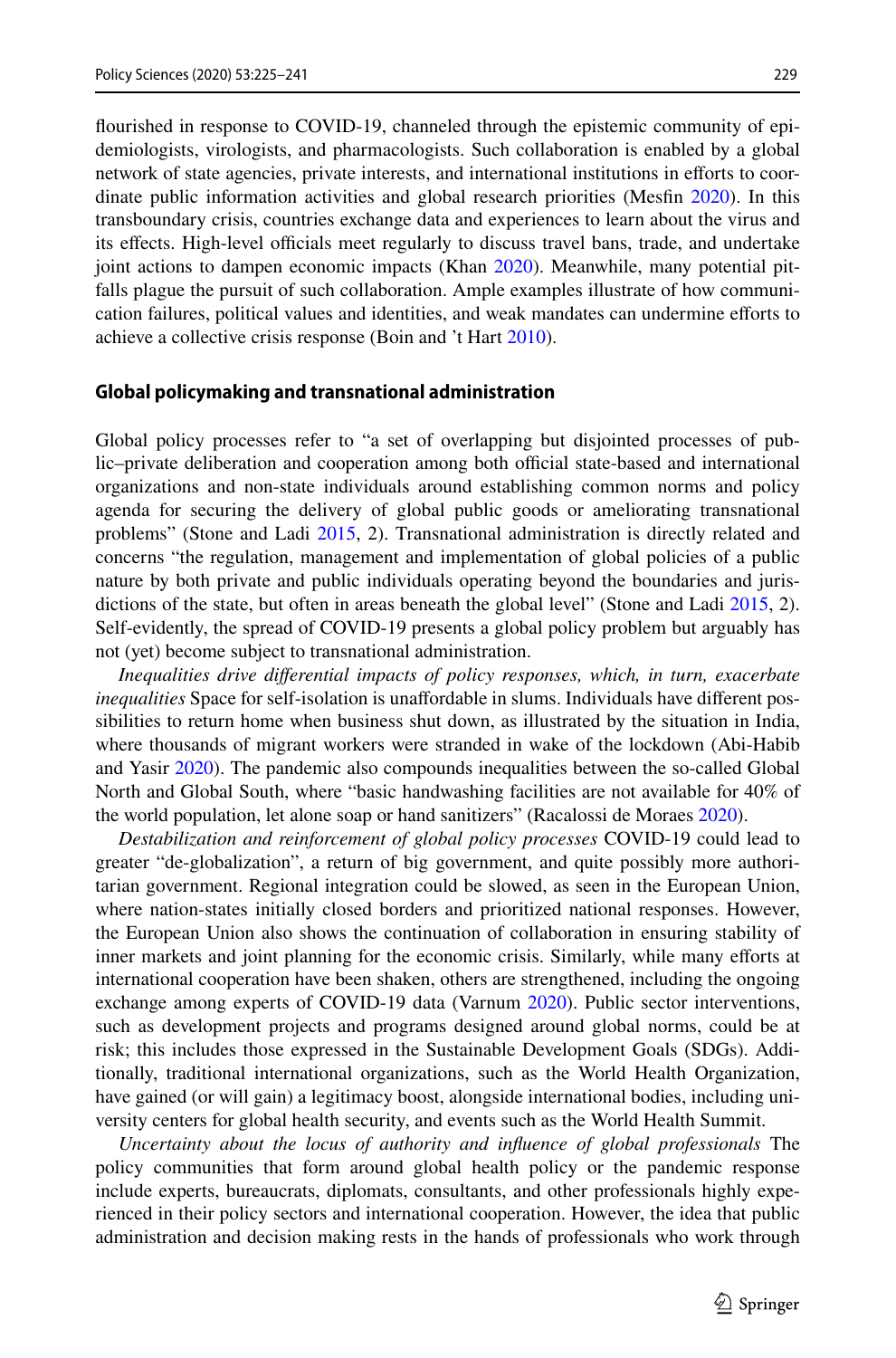international arrangements outside or beyond the accountability structures of established nation-state institutions is deeply disconcerting for those who believe such dynamics are anti-democratic and lead to unaccountable "global elites" (Stone [2019](#page-16-6)). Yet, overcoming COVID-19 rests with these professionals, illustrating the tension between efectiveness and accountability in transnational relations.

#### **Policy networks**

Swirling around all policy decisions and their implementation are policy networks (Marsh and Rhodes [1992;](#page-15-13) Jenkins-Smith et al. [2018\)](#page-14-9), generally defned as entities seeking to infuence policy, their relationships, and related outcomes. Policy networks include political parties, public agencies, elected offices, interest groups, non-government organizations, academia, think tanks, and many more. These entities relate to each other through a variety of ties important in policymaking, such as information and resource exchanges, collaboration, trust, and ally/enemy relations.

*Policy networks react and contribute to the shifting of attention to policy issues and changing of government agendas* The COVID-19 pandemic signifes a sudden and drastic shift in what issues policy networks pay attention to and, therefore, changes in agendas of many government decision-making venues, such as legislatures and parliaments. For example, Switzerland's parliament broke up its spring session and tabled other issues, such as climate change and pension reforms. By shifting foci on policy issues and changing agendas, there have also been changes in policy conficts and in the relationships among people on diferent sides of policy issues. For example, policy networks in the context of COVID-19 have focused more on the fundamental purpose of the policy issue area, whether that is to educate children or deliver food to grocery stores, and less on issues of secondary importance.

*Prior policy networks condition policy and societal responses* Many of the responses observed in COVID-19 refect the vulnerabilities and strengths of prior policy networks, as well as emergent relationships (Bodin et al. [2019](#page-14-10)). For example, the stable and resilient policy networks that include national and subnational governments in Switzerland have been blamed for contributing to the country's slow pandemic response. However, Switzerland's slow response has also been attributed to its consensus-based and decentralized system of governance, which takes time to align top-down measures with growing awareness and fear among the people.

*Changes in importance of policy networks' people and organizations, relations, and resources* Once established, policy networks have been shown to be relatively stable (at least in organizational representation), with regularized patterns of interactions (Jenkins-Smith et al. [2018\)](#page-14-9). Some of these policy networks have been altered in the wake of the COVID-19 response. This includes making some relations superfuous and others essential, elevating the centrality of some entities (such as public authorities and experts), and pushing other entities to the periphery (such as political parties and associations). For example, in federalist countries, addressing the COVID-19 pandemic stresses the interplay between national and subnational authorities. In the USA, this is evident with New York Governor Cuomo's political rise in his ongoing tussles with President Trump over the gravity of New York's situation and the role (or lack thereof) of the federal government in supporting the state's mitigation efforts (Enton [2020\)](#page-14-11). In Switzerland, some cantons have circumvented central decisions by taking stricter measures than those introduced by the national government.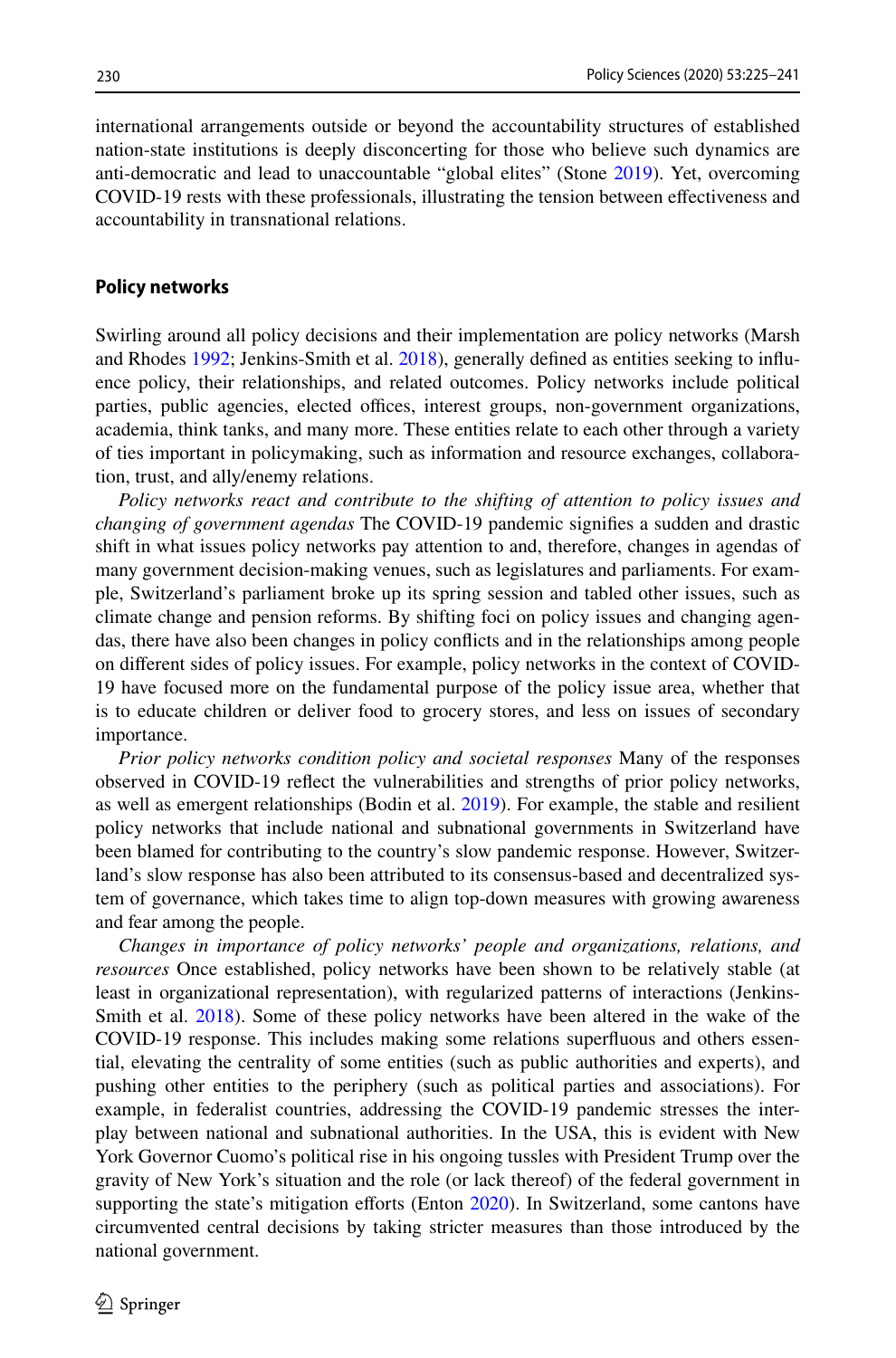#### **Scientifc and technical experts and information**

During periods of crisis and high uncertainty, the demand for scientifc and technical expertise increases as governments and the public search for certainty in understanding problems and choosing responses. This creates a need for what is perceived as evidence-based policymaking, which signals to the public that decisions are being made based on reasoned and informed judgments that serve the public good, rather than special interests (Cairney [2016](#page-14-12)). Yet, scientifc and technical experts also serve to inform, legitimize, and justify government responses to problems, even as political considerations and normative orientations continue to dominant such choices. The result is a simultaneous increased reliance on scientifc and technical experts and politicization of scientifc and technical information.

*Scientifc and technical experts become more central in policy responses to uncertain problems* Before the pandemic emerged as a global crisis, a community of scientific and technical experts existed in areas including epidemiology, virology, public health, and medical sciences (Haas [1992\)](#page-14-13). Without much public or political exposure, this community of experts has forged ahead in their advancement of public health knowledge in relation to pandemics. While these experts do not necessarily agree on all aspects of their expertise, they share foci, vocabularies, and methodological and theoretical orientations. The COVID-19 pandemic has suddenly elevated this community into the world's public and political spheres. Their vocabulary, for example, has entered the public lexicon, including words and concepts, such as "pandemic", "quarantine", "fattening the curve", "social distancing", "personal protective equipment" (PPE), and "coronavirus" (Shepherd [2020](#page-15-14)). These scientifc and technical experts have become part of decision-making processes, as their names and images join political leaders as the face of how governments respond, notably illustrated by President Trump's shared press conferences with Anthony Fauci, director of the country's National Institute of Allergy and Infectious Diseases.

*Governments invoke scientifc and technical expertise to inform and legitimize problems, responses, and evaluations* One of the fundamental purposes of scientifc and technical information is to inform and legitimize governments' choices—especially in high-stake situations. The notion is that evidence is the basis for sound policy decisions. Scientifc and technical experts become part of the rationale of governments' responses and serve as a means to reassure the public (Orange [2020](#page-15-15)). An increased demand for evidence-based policymaking also challenges experts (who need skills to simplify and communicate technical information) and policymakers (who need to balance political judgment and responsibility in the use of scientifc and technical information).

*Scientifc and technical expertise can obscure accountability of decisions* As scientifc and technical experts help inform and legitimize decisions, they also obscure responsibility for policy responses and outcomes. Scientifc and technical experts can help specify the severity of COVID-19 in a population, project its trajectories over time, and estimate the likely efects of diferent policy responses, from mitigation to suppression. Yet, formulating and adopting policy responses is the responsibility of government leaders. As scientifc and technical experts become more prominent in the policy process, who is accountable for policymaking becomes more obscure.

#### **Emotions and public policy**

Policymakers rely on scientifc and technical information to inform and legitimize their decisions. This reliance has contributed to an image of science as distinct from emotions,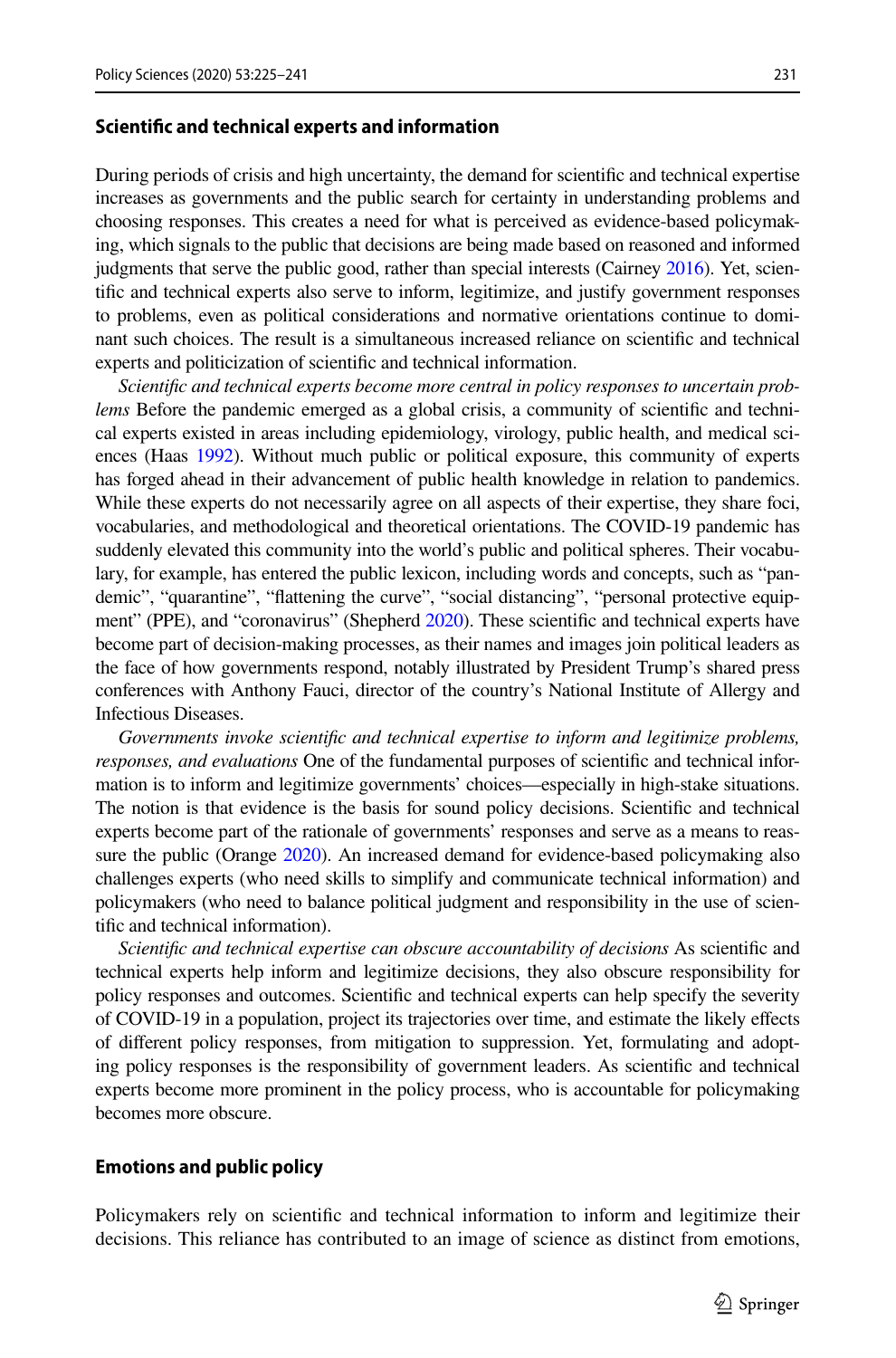while emotions conjure images of spontaneity or irrationality. This image of emotions afects its role in policy processes, often placing it in what have been understood as the "emotional spheres of life", such as the home, intimate situations, and personal feelings (Stone [2013](#page-16-7)). Yet, emotions are part of the policy process and used strategically to shape public policy responses and efects on society (Durnová [2019](#page-14-14)).

*Governments appeal to emotions to help legitimize policy responses and steer public reactions* We see government officials referring to 'fear' of the rapid spread of COVID-19, as much as we observe emphases on 'trust' in fellow-citizens to comply with imposed policy measures. We see extensive references to "anxiety" regarding insufficient health resources to contain the pandemic, regarding social isolation, and regarding the general uncertainty about how long all this will last. Indeed, policymakers seem to have legitimized their policy choices through the emotional needs of the citizenry just as much as through perceptions of "objective" scientifc evidence.

*Emotionally charged language can recall cultural and historical contexts* By referring to COVID-19 as the "invisible killer" that "threatens" the UK, Boris Johnson linked fear with the unprecedented and uncontrollable, legitimizing the drastic reduction in personal freedom in the country.<sup>3</sup> Such portrayal is different from the words by Swedish Prime Minister Stefan Löfven, who described the virus as "testing our country, our society and us as human beings".<sup>[4](#page-7-1)</sup> In Löfven's discourse, "testing" gives an image of hope and the explicit reference to "human" invokes a compassionate response by society. While Johnson speaks about "each of us", he places this pronoun in the context of a "huge national efort", enabling him to urge "the people of this country to rise to that challenge and…to come through…stronger than ever…as many times in the past". Through the reference to the past, he appeals to emotions of patriotism and national pride. The latter helps interpret one of Donald Trump's framings of the pandemic as"foreign" and its spread as "cases entering our shores" (Kessler and Rizzo [2020\)](#page-14-15).<sup>5</sup> Trump strengthens this frame through the extensive use of military vocabulary, as when he described the virus is something to be "defeated". Iranian Prime minister Ali Khamenei uses a similar framing by claiming the virus "comes from the US" and could even be "manipulated" by them. This framing helps to legitimize the Iranian Government's limited ability to deal with the pandemic, as it links emotions of anxiety around COVID-19 to the anxiety around major geopolitical conflict.<sup>[6](#page-7-3)</sup>

*Policy responses force a reevaluation of the emotional spheres in societies* Policy responses to the pandemic have rippled through societies, including into the homes and lives of citizens. National lockdowns, for example, have elevated the necessity of homeschooling, self-care in response to long isolation, and a need for psychological consultation

<span id="page-7-0"></span><sup>&</sup>lt;sup>3</sup> See Boris Johnson's address to the nation, March 23, 2020. [https://www.theguardian.com/politics/](https://www.theguardian.com/politics/live/2020/mar/23/uk-coronavirus-live-news-latest-boris-johnson-minister-condemns-people-ignoring-two-metre-distance-rule-in-parks-as-very-selfish) [live/2020/mar/23/uk-coronavirus-live-news-latest-boris-johnson-minister-condemns-people-ignoring-two](https://www.theguardian.com/politics/live/2020/mar/23/uk-coronavirus-live-news-latest-boris-johnson-minister-condemns-people-ignoring-two-metre-distance-rule-in-parks-as-very-selfish)[metre-distance-rule-in-parks-as-very-selfsh](https://www.theguardian.com/politics/live/2020/mar/23/uk-coronavirus-live-news-latest-boris-johnson-minister-condemns-people-ignoring-two-metre-distance-rule-in-parks-as-very-selfish). Accessed: March 31, 2020.

<span id="page-7-1"></span><sup>4</sup> <https://www.thelocal.se/20200322/in-english-prime-minister-stefan-lfvens-address-to-the-nation> Accessed: March 31, 2020.

<span id="page-7-2"></span><sup>&</sup>lt;sup>5</sup> See Donald Trump's address to the nation, March 11, 2020:[https://www.youtube.com/watch?v=mii6N](https://www.youtube.com/watch?v=mii6NydPiqI#action=share) [ydPiqI#action=share](https://www.youtube.com/watch?v=mii6NydPiqI#action=share) Accessed: March 31, 2020.

<span id="page-7-3"></span><sup>6</sup> [https://en.radiofarda.com/a/coronavirus-chaos-in-iran-rouhani-wants-foreign-aid-hardliners-don-t/30508](https://en.radiofarda.com/a/coronavirus-chaos-in-iran-rouhani-wants-foreign-aid-hardliners-don-t/30508842.html) [842.html](https://en.radiofarda.com/a/coronavirus-chaos-in-iran-rouhani-wants-foreign-aid-hardliners-don-t/30508842.html). Accessed: March 31, 2020.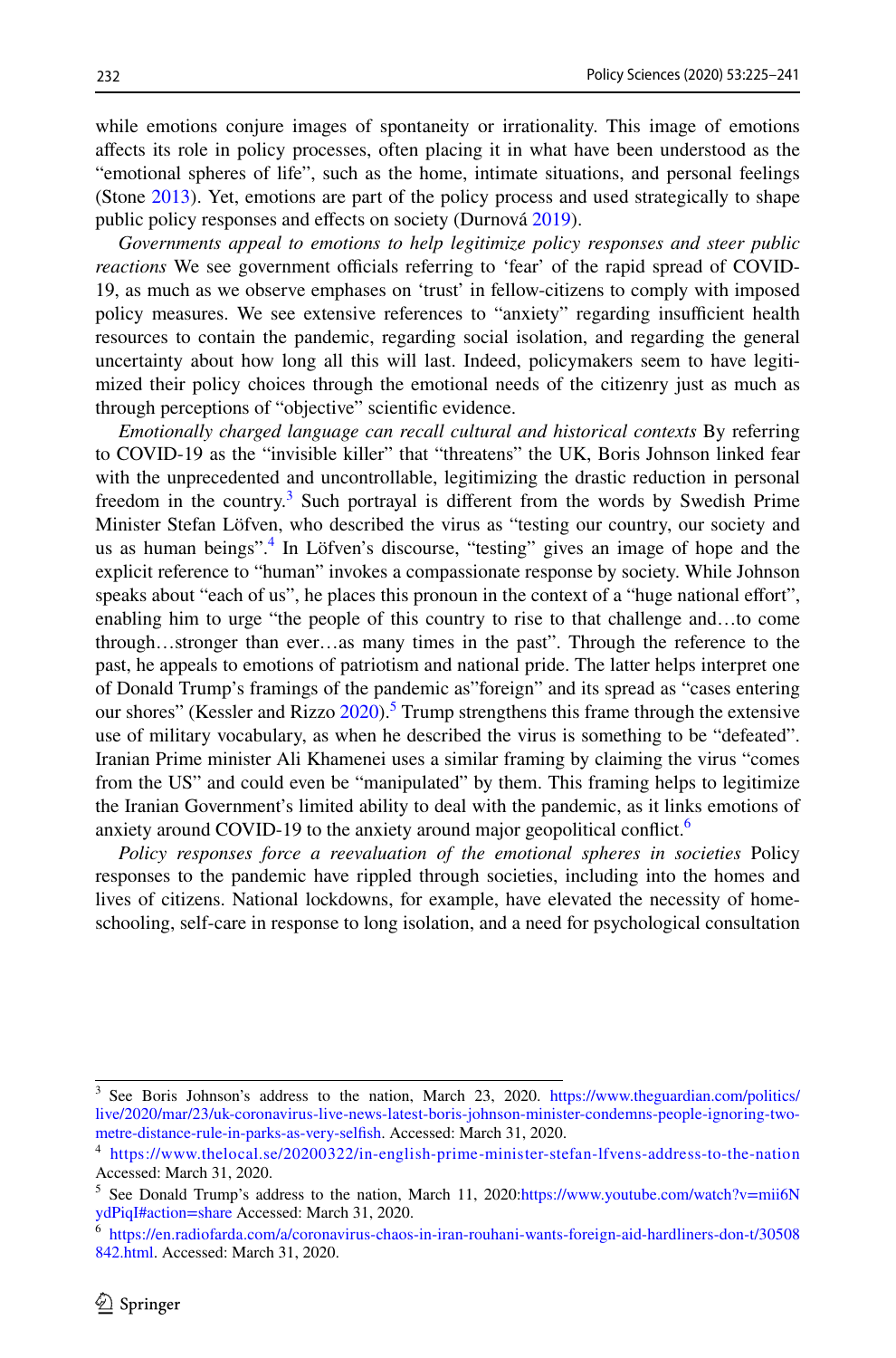online services, such as those responding to the rise of home violence.<sup>[7](#page-8-0)</sup> These are examples of how policy responses to the pandemic have entered the emotional spheres of the global citizenry and pose novel challenges to short- and long-term government eforts (Jupp et al. [2016;](#page-14-16) Durnová and Hejzlarová [2018\)](#page-14-17).

#### **Narratives and messaging**

The policy sciences focus attention on the messages and messengers that aim to infuence decision-makers in government or the public (Crow and Jones [2018\)](#page-14-18), which often include elements of emotions as described above. These messages can infuence individual risk perceptions and risk reduction responses during a crisis like the COVID-19 pandemic. Understanding risks is key to persuading people and their governments to do something in the face of uncertainty and crisis. They need to know what the risk is, how bad it is, and what they need to do to reduce their risk or help the collective effort. Understanding these risks can be difcult for many and persuading people to change their behavior can be even more challenging—even with the best communications approach. Governments generally act with three points about narratives and messaging in mind during a crisis.

Governments attempt to provide sufficient information in a timely manner to the public China's initial response wherein the government failed to notify the public and global community about the nascent outbreak (Yuan [2020\)](#page-16-8) falls at one end of the spectrum. At the other end of the spectrum, several US state governments hold daily briefngs with media access and live coverage (Barnello [2020](#page-14-19))—largely due to the failures of the federal government. In one early example, Ohio Governor Mike DeWine began holding daily briefngs alongside his Heath Director before many other states. He was also the frst US governor to bluntly warn about school closures: "So we've informed the superintendents, while we've closed schools for three weeks, that the odds are this is going to go on a lot longer and it would not surprise me at all if schools did not open again this year" (Anderson [2020\)](#page-13-1).

*Governments attempt to provide information that is accurate and non-contradictory to the public* Just as important, there is a spectrum of observed government approaches to providing consistent and accurate information. For example, Taiwan's, Singapore's, and South Korea's governments acted swiftly to provide residents information and testing (Apuzzo and Gebrekidan [2020\)](#page-13-2). In contrast, the US government has provided haphazard and contradictory information (Lopez [2020](#page-15-16)), afecting the public's trust and reactions (Sanders [2020\)](#page-15-17). President Trump has contradicted his own public health experts numerous times, sowing confusion about the virus's severity and characteristics (Abadi et al. [2020](#page-13-3)). On the other hand, many US governors—including New York, Ohio, Colorado, and California—have been praised for their consistent approach to providing information about the outbreak in their states.

*Governments can spawn controversies by engaging in speculations* Governments can create confusion and confict through speculation and dissemination of false information. For example, President Trump lauded the potential of the drug chloroquine to counter the novel coronavirus. As reported in CNN, "Health officials in Nigeria have issued a warning over chloroquine after they said three people in the country overdosed on the drug, in

<span id="page-8-0"></span>See for example, [https://www.euronews.com/2020/03/28/domestic-violence-cases-jump-30-during-lockd](https://www.euronews.com/2020/03/28/domestic-violence-cases-jump-30-during-lockdown-in-france) [own-in-france.](https://www.euronews.com/2020/03/28/domestic-violence-cases-jump-30-during-lockdown-in-france) Accessed: March 31, 2020.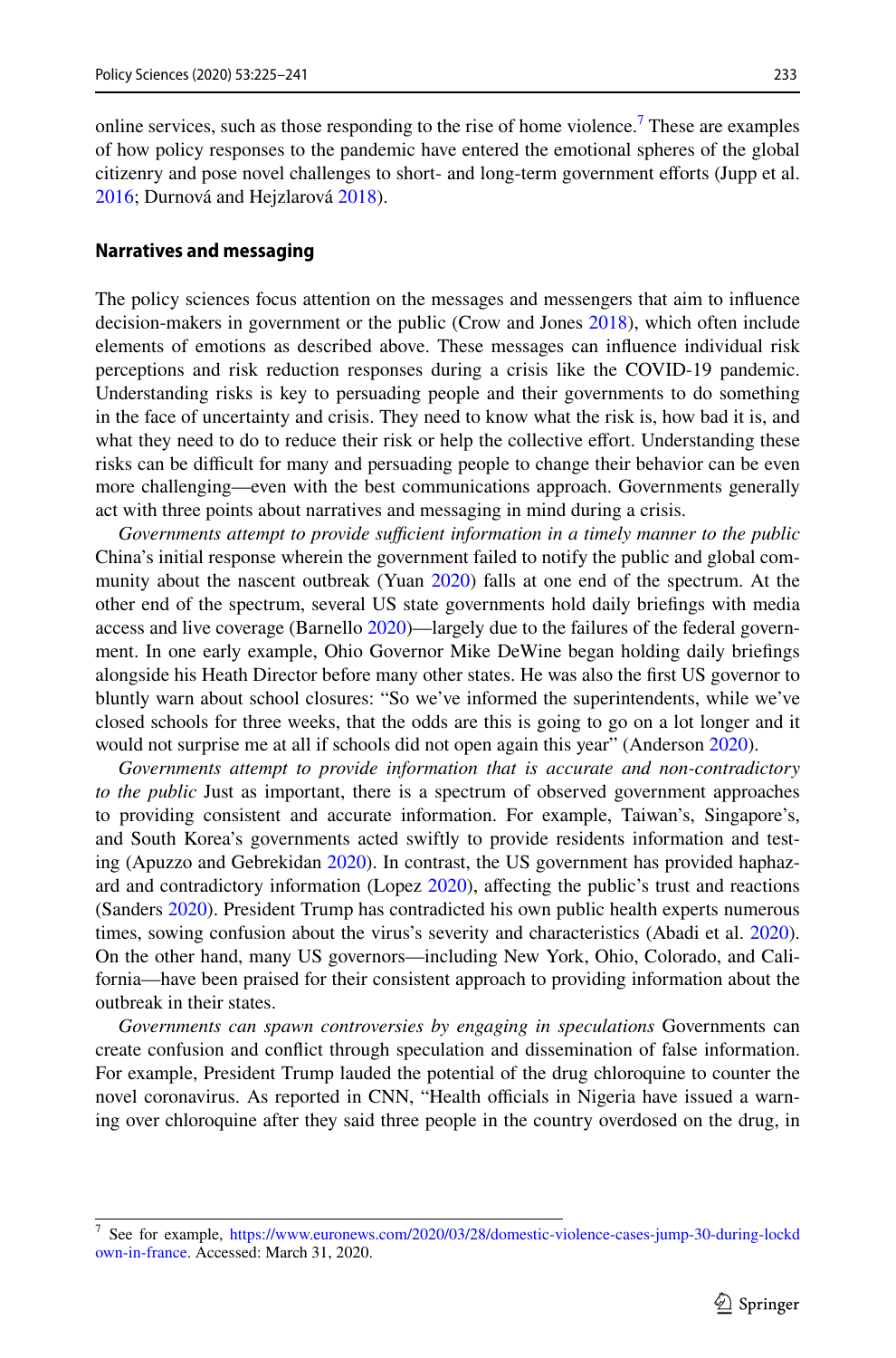the wake of President Trump's comments about using it to treat coronavirus" (Busari and Adebayo [2020\)](#page-14-20).

### **Learning**

Various strands of research in the policy sciences have recognized that learning plays a critical role in our ability to understand, infuence, and address complex policy issues. Learning can bring new issues to light, challenge previously held beliefs, and help identify innovative policy responses. In democracies, processes that facilitate learning, such as stakeholder dialogue, are often valued for the potential to bring diverse forms of knowledge—whether scientifc, experiential, or value-based—into policy decision making. Given the importance of learning, and the challenges associated with it, numerous scholars have sought to diagnose learning in policy contexts (Heikkila and Gerlak [2013;](#page-14-21) Moyson et al. [2017\)](#page-15-18), including learning around crises (Crow et al. [2018](#page-14-22)).

*Urgency triggers learning from others' experiences* The pandemic illustrates intra-crisis learning, including how experts and decision-makers continuously review and update policy responses as new knowledge becomes available (Moynihan [2008\)](#page-15-19). The time lag between countries' experience with COVID-19—particularly in societies that were afected early, including China and Italy—provides other countries an opportunity to monitor the pandemic and evaluate policy responses, as a basis for their own responses. We also see evidence of learning in a variety of domains and scales of policymaking: from local leaders who learn from public health agencies on the extent and impact of the virus in their communities, to parents learning from each other how to co-produce their children's education from schools (Darling-Hammond [2020](#page-14-23)).

*Learning manifests in diferent ways* Learning can take various forms: as updates to our understanding of instrumental or technical aspects of a policy problem, as changes to our underlying policy beliefs or values about societal priorities in responding to problems, and as fundamental alterations to the institutions that target these problems. Instrumental learning around COVID-19, for instance, has occurred regarding how long the virus can linger on surfaces, leading to closures of many public and private buildings. Infuencing our value orientations, the COVID-19 crisis has brought attention to underlying social dilemmas that make people either more vulnerable to the virus, or vulnerable to the eforts to stop it. We also see evidence of learning about the strength and vulnerabilities of the institutional rules structuring our governments and their efforts to tame the pandemic. Sweden, for example, passed a new bill to empower the national government to close temporarily schools in the nation, which was previously a municipality-level responsibility.<sup>8</sup>

*Diferent barriers inhibit learning* In the case of the COVID-19 pandemic, learning is potentially constrained by several issues: the immediacy and urgency of the crisis, popular demands for forceful action, limitations in technical knowledge, and politicization (Stern [1997\)](#page-16-9). This raises questions as to whether we are learning the right things and whether the right people are learning. Many of our policy choices refect a "muscle memory" from the past to guide us through the crisis until we can pause and refect, allowing for deeper forms of learning. With COVID-19, we have some experiences to draw on, as illustrated in the USA ensuring oversight in the relief bill, building in part from perceptions of what the

<span id="page-9-0"></span><sup>8</sup> [https://www.riksdagen.se/en/news/2020/mar/19/new-law-will-give-the-government-and-school-gover](https://www.riksdagen.se/en/news/2020/mar/19/new-law-will-give-the-government-and-school-governing-bodies-extended-powers-regarding-school-activities/) [ning-bodies-extended-powers-regarding-school-activities/.](https://www.riksdagen.se/en/news/2020/mar/19/new-law-will-give-the-government-and-school-governing-bodies-extended-powers-regarding-school-activities/) Accessed: March 31, 2020.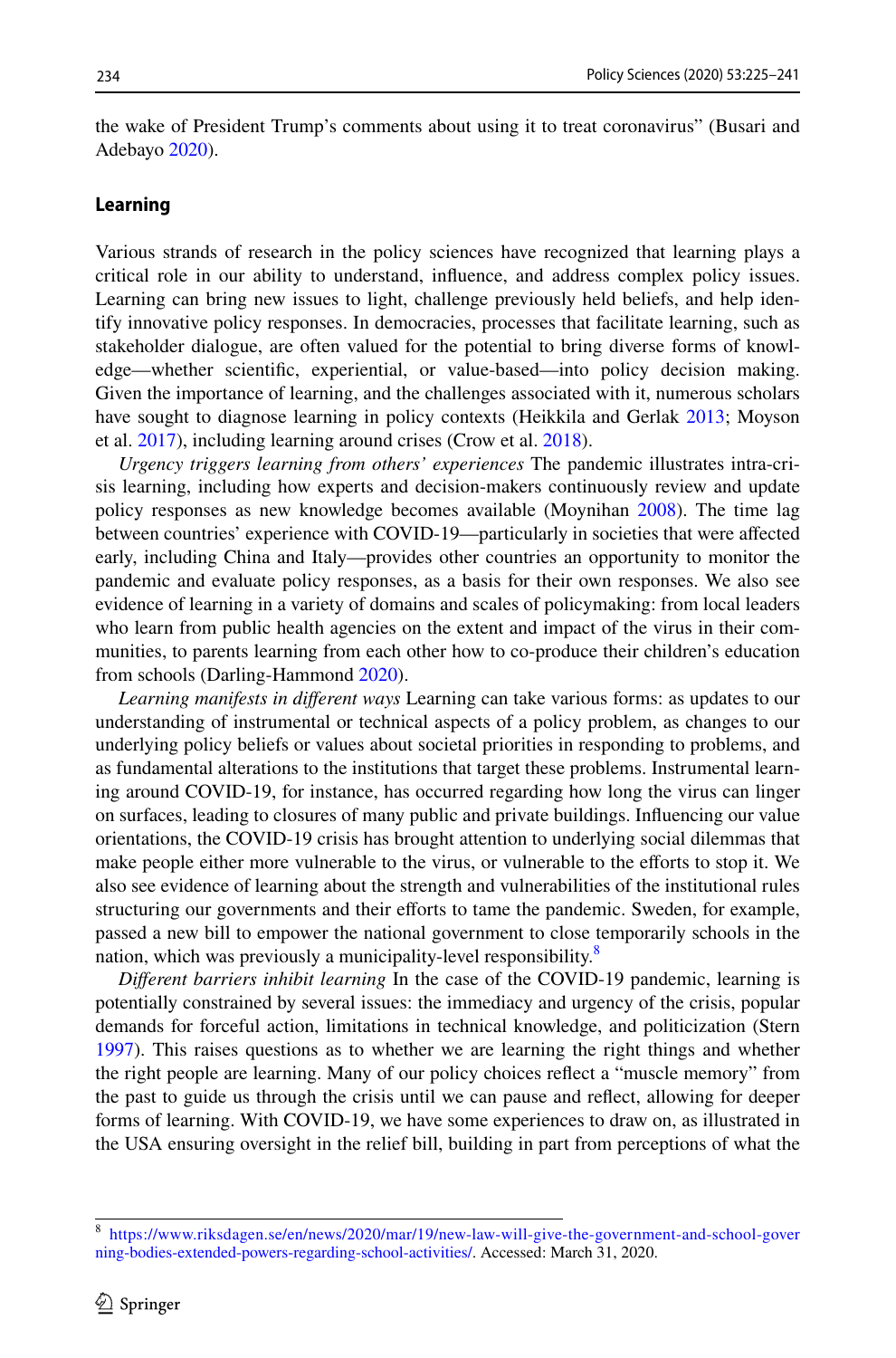2008 stimulus package lacked (Woodruff [2020\)](#page-16-10). However, the novelty of COVID-19 may also prevent learning opportunities from the past to guide us (Brändström et al. [2004\)](#page-14-24). At the same time, in the face of a crisis we may be even more inclined to look to those who are most like us, politically and ideologically, for lessons. For instance, across subnational governments in the USA we have seen difering approaches to lockdown policies that correspond closely with political ideologies (Adolph et al. [2020](#page-13-4)).

#### **Implementation and administration**

Public policy is not self-enacting; rather, administrative actions bridge a government's intent to do something (policy) and the real-world impacts of that intent. Crises such as the COVID-19 pandemic demand swift and coordinated action that adapts fuidly to conditions—"contingent coordination" in the words of Kettl [\(2003](#page-15-20)). Such coordination generally spans diferent agencies and across levels of government. Furthermore, as devolution and privatization of public services have shifted critical administrative functions to disparate entities both within and outside of government, policy responses to even simple emergencies call for joint action between government organizations, nonprofts, for-proft enterprises, and individuals. Every aspect of implementation shapes how public policy takes place "on the ground"—from how administrators interpret policy directives to the way front-line personnel operationalize them.

*Administrative fragmentation and decentralization complicate implementation* Pandemic response requires interagency collaboration across fragmented bureaucratic structures and distinctive organizational cultures. In the USA, for example, the Federal Emergency Management Agency (FEMA) needs access to critical Health and Human Services (HHS) information, while directing agencies such as the Army Corps of Engineers to set up emergency medical infrastructure and the Department of Transportation to maintain supply chains. Meanwhile, administrators in state, local, and tribal governments look to agencies such as HHS and FEMA for direction and assistance. Although the goal is streamlined hierarchical coordination, power struggles between levels of government are just as likely (Lester and Krejci [2007\)](#page-15-21).

Administrators face additional challenges in coordinating with nonproft and for-proft partners. Absent formal mechanisms of control, they must leverage indirect measures. For example, administrators have devised credible commitments with for-proft and nonproft hospitals to encourage them to forgo elective surgery revenues (by canceling procedures), which creates additional capacity for treatment of COVID-19 patients. Governments' reliance on nonprofts to not only deliver essential public services, but also subsidize government funding of them, is on full display in the midst of the crisis. Nonprofts are seeing unprecedented demand for their services while facing the fnancial implications of the pandemic's impact on the economy. As described by Goodwill CEO Steven Preston (as cited in Associated Press [2020\)](#page-13-5): "The fnancial impact of the crisis has put the very survival of many essential service providers at risk…[nonprofts] are our society's shock absorber when crisis hits".

*Front-line workers exercise discretion and self-regulation* Front-line personnel rely on discretion to develop routines, norms, and creative strategies as a means of coping with the often unreasonable responsibilities assigned to them (Hupe [2013\)](#page-14-25). Heuristics and workarounds are particularly relevant in the pandemic. Examples include tragic accounts of the revised triage frameworks physicians apply to manage staggering infected patient numbers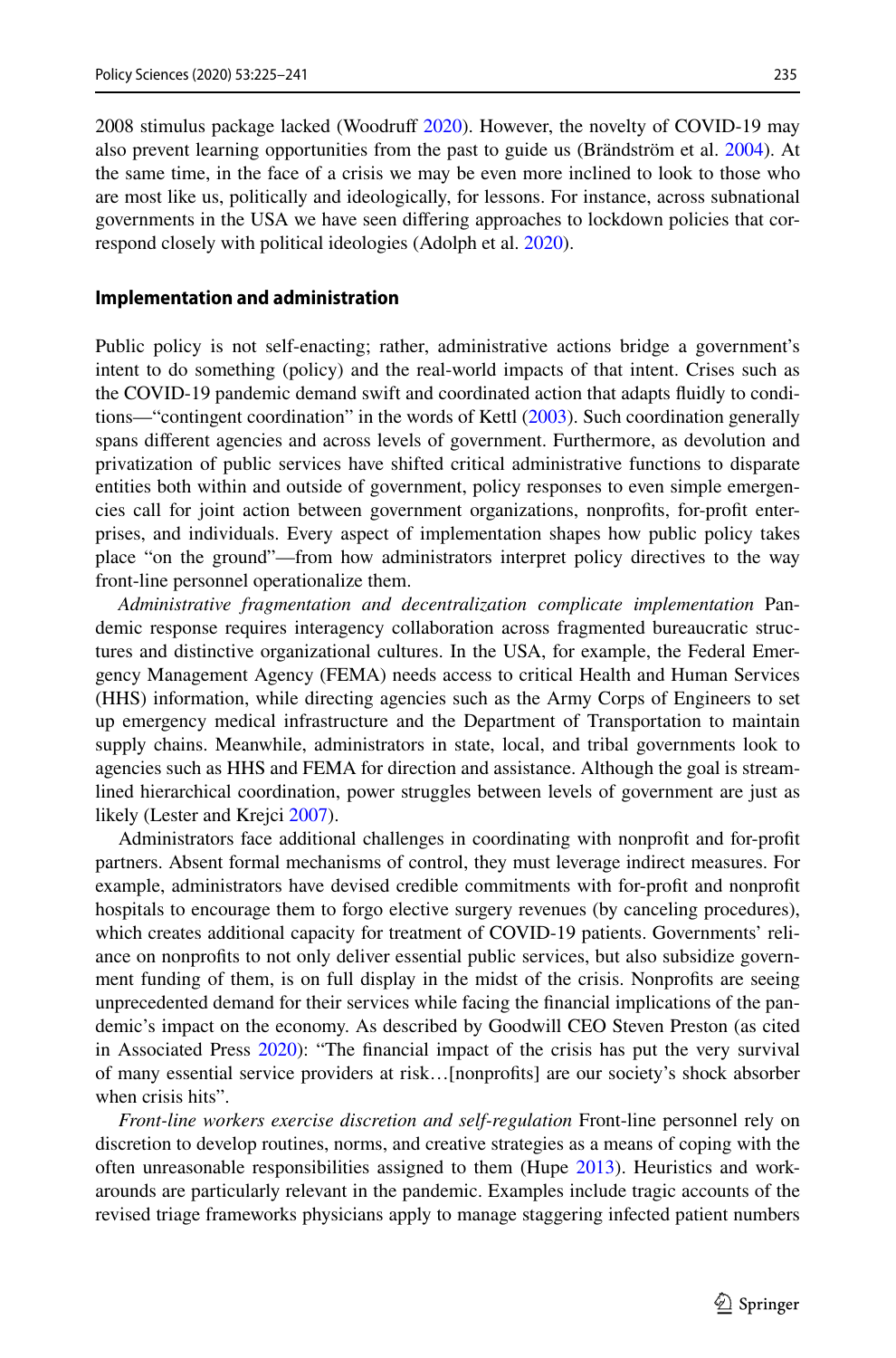and the solutions that hospital staff devise to address shortages of critical medical equipment, from facemasks to ventilators.

*Co-production requires overcoming collective action challenges* The pandemic calls on citizen co-production (Voorberg et al. [2015](#page-16-11)) in the realization of policy goals on an unprecedented scale. "Social distancing" recommendations and "stay-at-home" orders ask residents to put aside their self-interests—from the comfort of group interactions to the critical desire for fnancial security—to reduce the virus' spread and "fatten the curve". Because many such policies are voluntary, levers for encouraging compliance with them oblige public servants to fnd ways to activate residents' civic sense of duty to comply and social pressures. Such efforts are likely to be more effective if they harness the popular legitimacy held by intermediaries, from civic organizations to for-proft companies, to exert normative pressures toward compliance.

#### **Policy success and failure**

Policy sciences are often used to understand policy evaluation in more normal rhythms of policy cycles, strong evidence bases, and evaluative tools/techniques. However, COVID-19 has propelled it out of these normal rhythms by imposing extreme urgency, ambiguity, and value conficts. Insights from the literature on policy success and failure—with its extension to the crisis management domain (McConnell [2011\)](#page-15-22)—provide a useful starting-point for assessing policy making under such extreme conditions.

*Who is afected and to what extent infuence frames of success or failure* Policy decisions are likely to beneft some populations and harm others. Banning international fights into a country may be successful for the health of a national community, but not from the vantage point of families stranded overseas who cannot return. There is also ambiguity when it comes to the extent of success or failure, such as assessing the proportion of a population being tested, being infected, recovering, and dying. Challenges surmount when data supporting these assessments are absent and are considered at diferent times.

*Success or failure judged as part of decisions, processes, and politics* Crisis decisions focus on public policy and can be evaluated based on containing threats, minimizing damage, and restoring order and stability. Crisis processes can be evaluated against the criteria for adherence to processes relevant to resolving the crisis at hand (from activating plans to well-judged improvisation), to following a process that is legitimate, through following constitutional conventions or garnering legitimacy from key stakeholders. Crisis politics focus on success from the perspective of governments and can be assessed against reputational protection, enhancement, and popular support; ability to manage policy and political agendas with as little backfre as possible; and capacity to maintain long-term governance/ ideological visions.

This threefold distinction helps capture many of the dynamics and tensions of how we assess responses to the COVID-19 pandemic. For example, a government may fail through initial reluctance to act on early warning signs about the potential risks of the virus (decision failure), but succeed much more in garnering political sympathies and support (political success) for its struggle in the face of adversity. A government may succeed in rushing through a series of draconian measures such as quarantine and lockdowns (process success) but face a backlash against the centralization of political power (political failure).

*It is possible to conceive of a spectrum from success to failure* We may judge outcomes leaning toward the success end of the spectrum even when there have been shortfalls, such as when initial delays in ordering testing kits still lead to perceived success overall once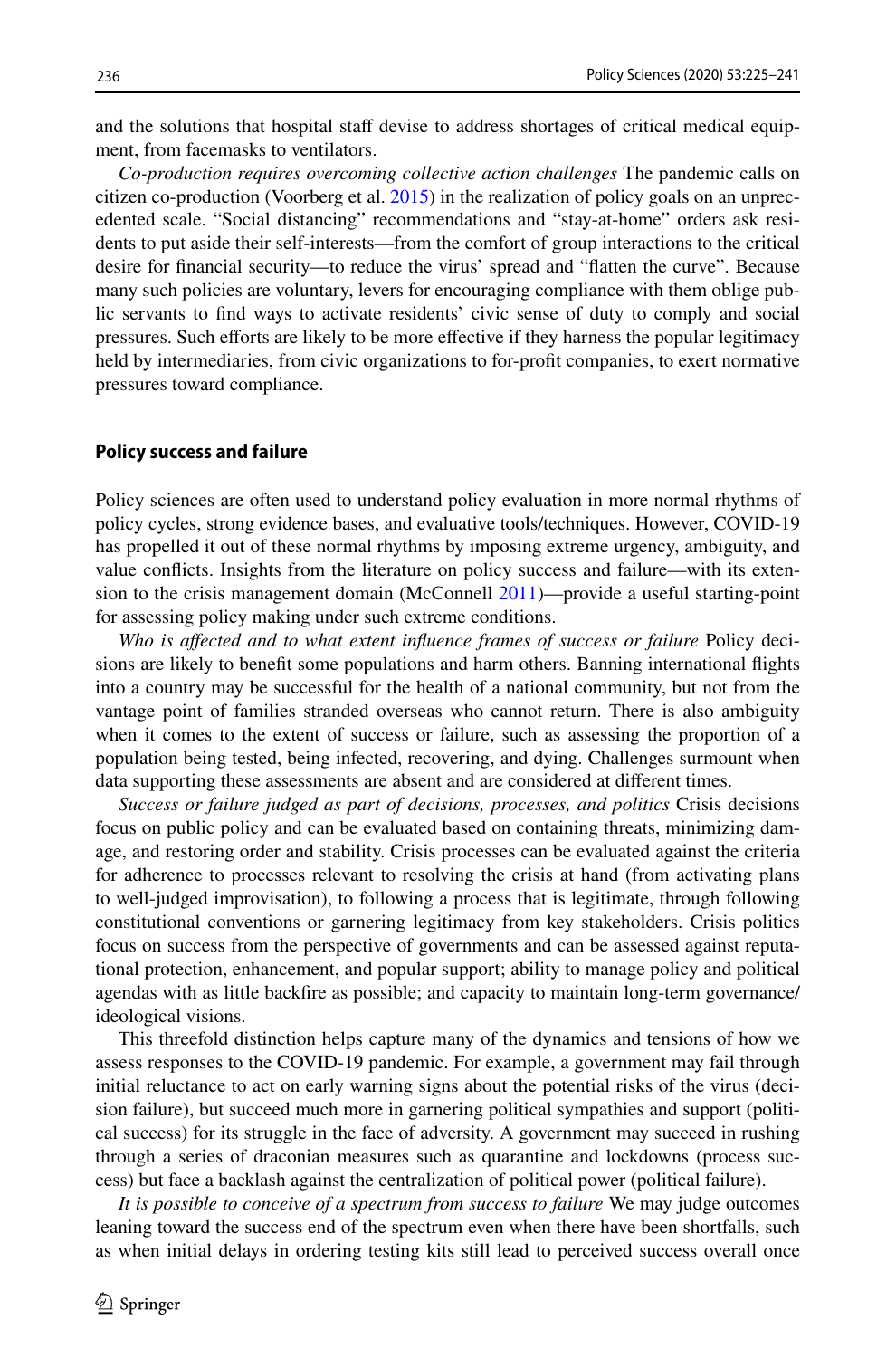testing kits arrive and high-volume laboratory processing occurs. Correspondingly, outcomes may also be judged as leaning toward failure, despite small gains and comforts, such as Italy's collapsing emergency healthcare, despite some lives being saved. In the middle of this spectrum is a mix of successes and failures, akin to a tug-of-war over perceptions of the outcomes related to crisis decisions, processes, and politics.

*Lenses and narratives shape perceptions of success and failure* We will always view success and failure through lenses of values and other orientations (Lasswell [1970](#page-15-23)). If we feel the overriding priority for providing fnancial aid to the unemployed and low-waged, then we are unlikely to view bailouts for airlines as success. Adapting Bovens and 't Hart ([1998\)](#page-14-26) useful approach to COVID-19 is the assessment of the extent of success/failure, its causes (from mismanagement to inevitability) and implications for future crisis decisions (from refning existing directions to the need for dramatic change). This can be applied to the "whole of government" response or simply to one aspect of the responses. Multiple narratives and variations are possible, but we outline three hypothetical illustrations:

- First is the *success trajectory* e.g., a reduction in the number of daily cases is the product of the early banning of international fights from China. Our successes were and will continue to be the result of pre-emptive action.
- Second is the *failure trajectory* e.g., the current exponential rise in confrmed cases is the product of complacent political leadership, more interested in calming fears for the next election than in addressing very real threats. New thinking is needed to avert more unnecessary tests.
- Third is the *mixed trajectory* e.g., the government has succeeded in slowing down the rate of new infections but hospitals still cannot cope. We cannot aford to be complacent and must channel additional funds into front-line healthcare.

# **Conclusion**

Lasswell [\(1956a\)](#page-15-0) envisioned the policy sciences to be both relevant and timely. In this spirit, this commentary draws immediate refections based on diferent perspectives of the policy sciences to understand the COVID-19 pandemic. The pandemic poses unprecedented challenges in its immediate need for action, global span, and magnitude of impacts. We write this at a time when the pandemic has not yet reached its peak; hence, we draw on early observations in a concerted effort to offer insights into the ways in which scientific and technical expertise, emotions, and narratives and messaging legitimize policy decisions and shape relationships among citizens, organizations, and governments. We demonstrate the varied processes of adaptation and change, including learning, surges in policy responses, shifts in networks locally and globally, implementing and administering policies in response to transboundary issues, and assessing policy success and failure.

There are also understudied aspects of the policy sciences that deserve more attention in the aftermath of the COVID-19 pandemic. These include (but are not limited to) the following avenues of research:

The global response to the pandemic has heightened the need for renewed research not only on the surge of new policy decisions, but also on the efects of non-decisions and policy terminations.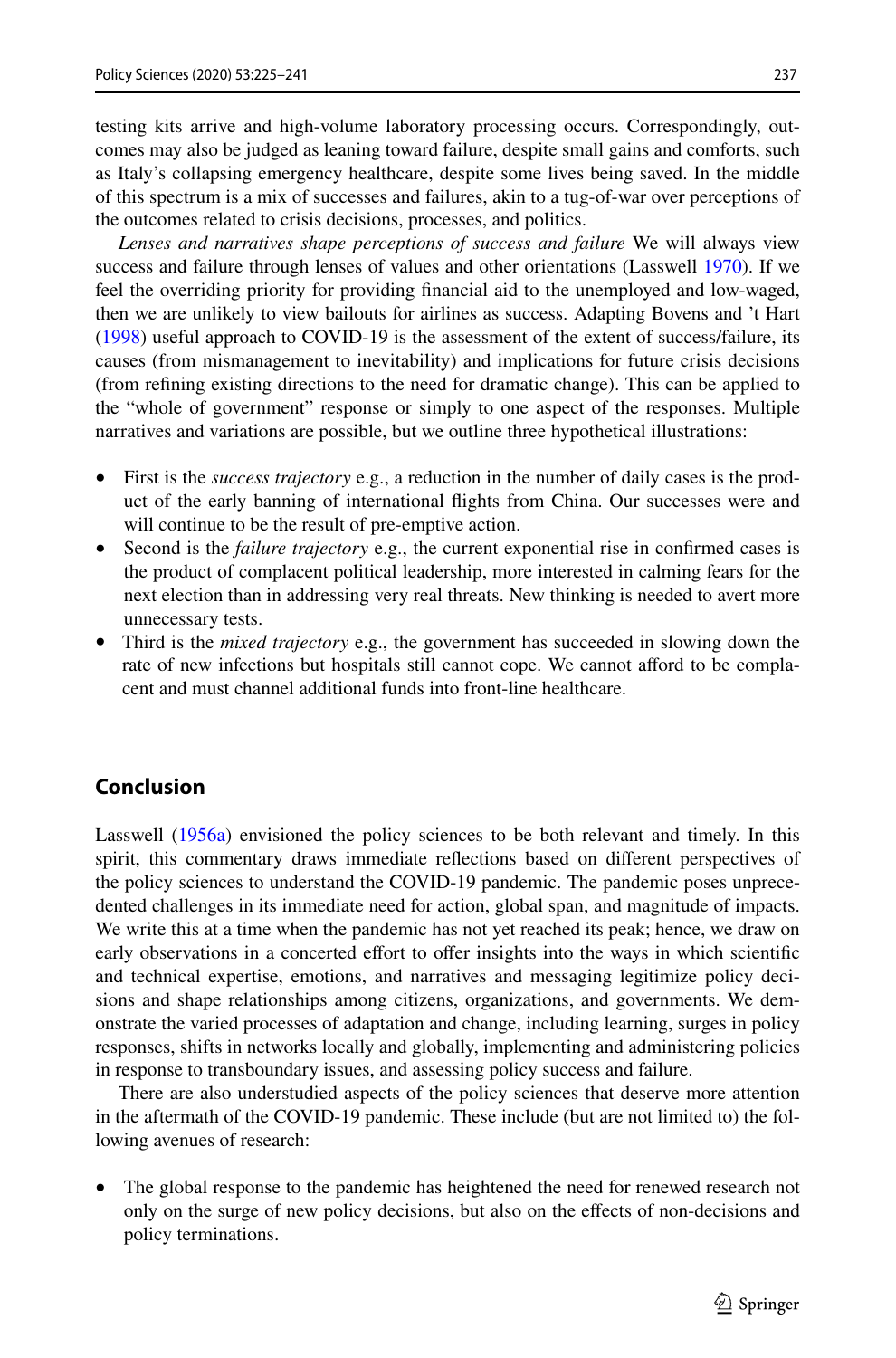- Given the necessity for mass behavioral change to overcoming the pandemic, more research is needed to examine the relationship between crises and public responses.
- The pandemic has further exposed economic and political inequalities in global policy responses, yet questions remain about how to mitigate these inequalities to support the world's most vulnerable.
- The political response to the pandemic has altered priorities and, thus, the focus and intensities of policy conficts, but the characteristics and permanency of these changes remain unknown.
- The increased reliance on scientifc and technical expertise in making policy decisions raises questions about political accountability in policymaking.
- While much of our focus has been on the use of scientific and technical expertise in supporting policy decisions, we have not focused enough on the role of emotions and their effects on legitimizing decisions and achieving desirable outcomes.
- Even though narratives and messaging are important, we still know little about how to construct and deliver them efectively to infuence public behavior.
- The pandemic has renewed attention to the importance of, and how little we know about, learning under stress and urgency in the middle of a crisis.
- Given the necessity of linking mass responses and policy decisions, the pandemic reinforces the need to foster understanding in both public policy co-creation and co-production.
- While we know base values and other orientations drive policy success and failure, questions remain about how to deal with the tradeofs between them.

This commentary also shows that the strength of the policy sciences lies in its capacity to provide general insights related to interactions between public policy and society. Of course, given breadth and depth found in the policy sciences, we make no claims that this commentary comprehensively draws from all its sources and relevant perspectives. We leave it to others to continue the conversation that we know will shape much of our research in the years to come.

## **References**

- <span id="page-13-0"></span>Abi-Habib, M., & Yasir, S. (2020, March 29, 2020). India's coronavirus lockdown leaves vast numbers stranded and hungry. *New York Times*. [https://www.nytimes.com/2020/03/29/world/asia/coronaviru](https://www.nytimes.com/2020/03/29/world/asia/coronavirus-india-migrants.html) [s-india-migrants.html.](https://www.nytimes.com/2020/03/29/world/asia/coronavirus-india-migrants.html) Retrieved March 31, 2020.
- <span id="page-13-3"></span>Abadi, M., Baylon, J., & Lindsay, R. (2020, February 26, 2020). 6 times Trump contradicted public officials about the coronavirus pandemic. *Business Insider*. [https://www.businessinsider.com/trump-coronaviru](https://www.businessinsider.com/trump-coronavirus-contradicting-public-health-officials-2020-3) s-contradicting-public-health-officials-2020-3. Retrieved March 31, 2020.
- <span id="page-13-4"></span>Adolph, C., Amano, K., Bang-Jensen, B., Fullman, N., & Wilkerson, J. (2020). *Timing state-level social distancing responses to COVID-19*. [https://github.com/COVID19StatePolicy/SocialDistancing.](https://github.com/COVID19StatePolicy/SocialDistancing) Retrieved March 31, 2020.
- <span id="page-13-1"></span>Anderson, N. (2020, March 15, 2020). Gov. DeWine: 'I wouldn't be surprised if schools didn't reopen this school year'. *Fox8*. [https://fox8.com/news/coronavirus/gov-dewine-i-wouldnt-be-surprised-if-schools](https://fox8.com/news/coronavirus/gov-dewine-i-wouldnt-be-surprised-if-schools-didnt-reopen-this-school-year/)[didnt-reopen-this-school-year/.](https://fox8.com/news/coronavirus/gov-dewine-i-wouldnt-be-surprised-if-schools-didnt-reopen-this-school-year/) Retrieved March 31, 2020.
- <span id="page-13-2"></span>Apuzzo, M., & Gebrekidan, S. (2020, March 20, 2020). Can't get tested? Maybe You're in the wrong country. *New York Times*. Retrieved from [https://www.nytimes.com/2020/03/20/world/europe/coronaviru](https://www.nytimes.com/2020/03/20/world/europe/coronavirus-testing-world-countries-cities-states.html) [s-testing-world-countries-cities-states.html.](https://www.nytimes.com/2020/03/20/world/europe/coronavirus-testing-world-countries-cities-states.html) Retrieved March 31, 2020.
- <span id="page-13-5"></span>Associated Press. (2020, March 21, 2020). Virus outbreak poses massive challenges for US charities. *The New York Times*. [https://www.nytimes.com/aponline/2020/03/21/business/bc-virus-outbreak-embat](https://www.nytimes.com/aponline/2020/03/21/business/bc-virus-outbreak-embattled-charities.html) [tled-charities.html](https://www.nytimes.com/aponline/2020/03/21/business/bc-virus-outbreak-embattled-charities.html). Retrieved March 31, 2020.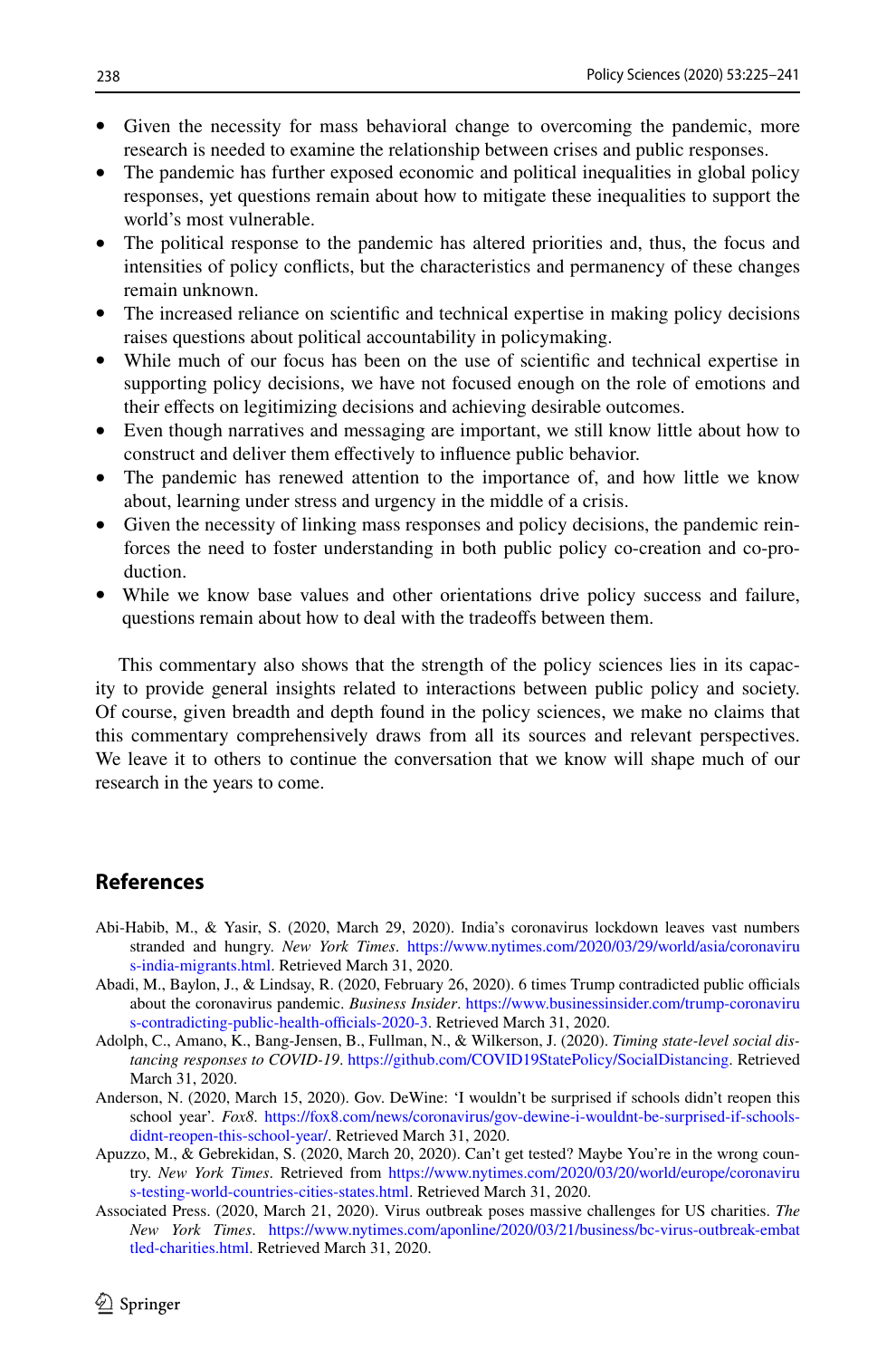- <span id="page-14-19"></span>Barnello, J. (2020, March 25, 2020). More than 30,000 coronavirus cases in NY; Cuomo says peak could come in 3 weeks. [https://cnycentral.com/news/local/watch-gov-cuomo-holds-daily-covid-19-briefing](https://cnycentral.com/news/local/watch-gov-cuomo-holds-daily-covid-19-briefing-from-albany-03-25-2020)[from-albany-03-25-2020.](https://cnycentral.com/news/local/watch-gov-cuomo-holds-daily-covid-19-briefing-from-albany-03-25-2020) Retrieved March 31, 2020.
- <span id="page-14-10"></span>Bodin, Ö., Nohrstedt, D., Baird, J., Summers, R., & Plummer, R. (2019). Working at the "speed of trust": pre-existing and emerging social ties in wildfre responder networks in Sweden and Canada. *Regional Environmental Change*, *19*, 2353–2364.
- <span id="page-14-2"></span>Bolongaro, I. (2020, March 25, 2020). *Trudeau wins opposition backing for \$57 billion virus aid package*. [https://www.bloomberg.com/news/articles/2020-03-25/trudeau-wins-opposition-backing-for-57-billi](https://www.bloomberg.com/news/articles/2020-03-25/trudeau-wins-opposition-backing-for-57-billion-canada-package) [on-canada-package](https://www.bloomberg.com/news/articles/2020-03-25/trudeau-wins-opposition-backing-for-57-billion-canada-package). Retrieved March 31, 2020.
- <span id="page-14-3"></span>Boin, A., 't Hart, P., Stern, E., & Sundelius, B. (2005). *The politics of crisis management: Public leadership under pressure*. New York: Cambridge University Press.
- <span id="page-14-7"></span>Boin, A. (2009). The new world of crises and crisis management: Implications for policymaking and research. *Review of Policy research, 26*(4), 367–377.
- <span id="page-14-4"></span>Boin, A., & 't Hart, P. (2010). Organising for efective emergency management: Lessons from research. *Australian Journal of Public Administration, 69*(4), 357–371.
- <span id="page-14-26"></span>Bovens, M., & 't Hart, P. T. (1998). *Understanding policy fascoes*. Piscataway: Transaction Publishers.
- <span id="page-14-24"></span>Brändström, A., Bynander, F., & 't Hart, P. T. (2004). Governing by looking back: Historical analogies and crisis management. *Public Administration, 82*(1), 191–210.
- <span id="page-14-5"></span>Brändström, A., & Kuipers, S. (2003). From 'normal incidents' to political crises: Understanding the selective politicization of policy failures 1. *Government and opposition, 38*(3), 279–305.
- <span id="page-14-20"></span>Busari, S., & Adebayo, B. (2020, March 23, 2020). Nigeria records chloroquine poisoning after Trump endorses it for coronavirus treatment. *CNN*. [https://www.cnn.com/2020/03/23/africa/chloroquin](https://www.cnn.com/2020/03/23/africa/chloroquine-trump-nigeria-intl/index.html) [e-trump-nigeria-intl/index.html](https://www.cnn.com/2020/03/23/africa/chloroquine-trump-nigeria-intl/index.html). Retrieved March 31, 2020.
- <span id="page-14-8"></span>Bynander, F., & Nohrstedt, D. (Eds.). (2020). *Collaborative crisis management: Interorganizational approaches to extreme events*. New York: Routledge.
- <span id="page-14-12"></span>Cairney, P. (2016). *The politics of evidence based policymaking*. London: Palgrave.
- <span id="page-14-0"></span>Cairney, P., & Weible, C. M. (2017). The new policy sciences: Combining the cognitive science of choice, multiple theories of context, and basic and applied analysis. *Policy Sciences, 50*(4), 619–627.
- <span id="page-14-18"></span>Crow, D., & Jones, M. (2018). Narratives as tools for infuencing policy change. *Policy & Politics, 46*(2), 217–234.
- <span id="page-14-22"></span>Crow, D. A., Albright, E. A., Ely, T., Koebele, E., & Lawhon, L. (2018). Do disasters lead to learning? Financial policy change in local government. *Review of Policy Research, 35*(4), 564–589.
- <span id="page-14-23"></span>Darling-Hammond, L. (2020, March 19, 2020) Learning in the Time of COVID-19. *Forbes*. [https://www.](https://www.forbes.com/sites/lindadarlinghammond/2020/03/19/learning-in-the-time-of-covid-19/#7693e8967203) [forbes.com/sites/lindadarlinghammond/2020/03/19/learning-in-the-time-of-covid-19/#7693e8967203.](https://www.forbes.com/sites/lindadarlinghammond/2020/03/19/learning-in-the-time-of-covid-19/#7693e8967203) Retrieved March 31, 2020.
- <span id="page-14-17"></span>Durnová, A. P., & Hejzlarová, E. M. (2018). Framing policy designs through contradictory emotions: The case of Czech single mothers. *Public Policy and Administration, 33*(4), 409–427.
- <span id="page-14-14"></span>Durnová, A. P. (2019). *Understanding emotions in post-factual politics: Negotiating truth*. Cheltenham: Edward Elgar Publishing.
- <span id="page-14-11"></span>Enton, H. (2020, March 29, 2020). The surprising rise of Andrew Cuomo. *CNN*. [https://www.cnn.](https://www.cnn.com/2020/03/28/politics/andrew-cuomo-polls/index.html) [com/2020/03/28/politics/andrew-cuomo-polls/index.html](https://www.cnn.com/2020/03/28/politics/andrew-cuomo-polls/index.html)*.* Retrieved March 31, 2020.
- <span id="page-14-13"></span>Haas, P. M. (1992). Banning chlorofuorocarbons: Epistemic community eforts to protect stratospheric ozone. *International organization, 46*(1), 187–224.
- <span id="page-14-21"></span>Heikkila, T., & Gerlak, A. K. (2013). Building a conceptual approach to collective learning: Lessons for public policy scholars. *Policy Studies Journal, 41*(3), 484–512.
- <span id="page-14-6"></span>Henley, J. (2020, March 23, 2020). Swedish PM warned over 'Russion roulette-style' Covid-19 strategy. *The Guardian.*[https://www.theguardian.com/world/2020/mar/23/swedish-pm-warned-russian-roulette](https://www.theguardian.com/world/2020/mar/23/swedish-pm-warned-russian-roulette-covid-19-strategy-herd-immunity)[covid-19-strategy-herd-immunity](https://www.theguardian.com/world/2020/mar/23/swedish-pm-warned-russian-roulette-covid-19-strategy-herd-immunity)*. Retrieved March 31, 2020.*
- <span id="page-14-1"></span>Hunter, D. J. (2020). Covid-19 and the stif upper lip—The pandemic response in the United Kingdom. *New England Journal of Medicine*. Retrieved March 31, 2020.
- <span id="page-14-25"></span>Hupe, P. (2013). Dimensions of discretion: Specifying the object of street-level bureaucracy research. der moderne staat–dms. *Zeitschrift für Public Policy, Recht und Management*, *6*(2), 425–440.
- <span id="page-14-9"></span>Jenkins-Smith, H. C., Nohrstedt, D., Weible, C. M., & Ingold, K. (2018). The advocacy coalition framework: An overview of the research program. In C. M. Weible, & P. A. Sabatier (Eds.), *Theories of the policy process* (pp. 135–171). Abingdon: Routledge.
- <span id="page-14-15"></span>Kessler, G. & Rizzo, S. (2020, March 12, 2020). Fact-checking Trump's address to the nation on the coronavirus. *The Washington Post.*[https://www.washingtonpost.com/politics/2020/03/12/fact-checking-trump](https://www.washingtonpost.com/politics/2020/03/12/fact-checking-trumps-address-nation-cornavirus/) [s-address-nation-cornavirus/](https://www.washingtonpost.com/politics/2020/03/12/fact-checking-trumps-address-nation-cornavirus/)*. Retrieved March 31, 2020.*
- <span id="page-14-16"></span>Jupp, E., Pykett, J., & Smith, F. M. (Eds.). (2016). *Emotional states: Sites and spaces of afective governance*. Milton Park: Taylor & Francis.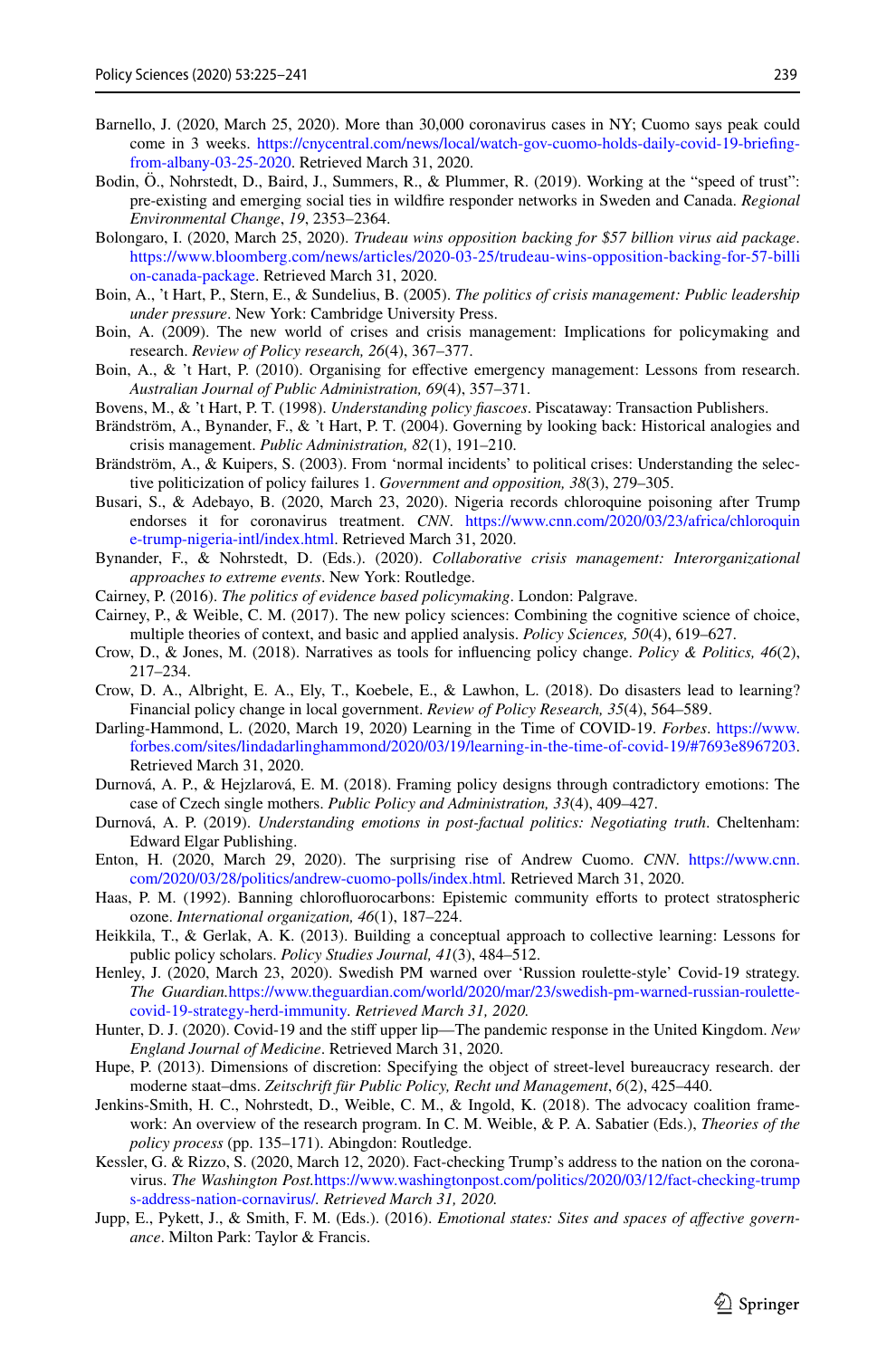- <span id="page-15-11"></span>Khan, M. (2020, March 17, 2020). The EU fghts the coronavirus on all fronts. *Financial Times*. [https://](https://www.ft.com/content/2e49bbc4-67dc-11ea-a3c9-1fe6fedcca75) [www.ft.com/content/2e49bbc4-67dc-11ea-a3c9-1fe6fedcca75](https://www.ft.com/content/2e49bbc4-67dc-11ea-a3c9-1fe6fedcca75). Retrieved March 31, 2020.
- <span id="page-15-9"></span>Karimi, N., & Batrawy A. (2020, March 18, 2020). Iran's president rejects criticism of coronavirus response. *AP*. <https://apnews.com/73378b9cdecef66ec5ae74af1ec52c63>. Retrieved March 31, 2020.
- <span id="page-15-20"></span>Kettl, D. F. (2003). Contingent coordination: Practical and theoretical puzzles for homeland security. *The American Review of Public Administration, 33*(3), 253–277.
- <span id="page-15-2"></span>Kyodo, J. (2020, March 14, 2020). Japan may dish out cash to households impacted by coronavirus. *The Japan Times*. [https://www.japantimes.co.jp/news/2020/03/26/business/economy-business/cash-benef](https://www.japantimes.co.jp/news/2020/03/26/business/economy-business/cash-benefits-coronavirus/#.XoTNiohKg2w) [its-coronavirus/#.XoTNiohKg2w.](https://www.japantimes.co.jp/news/2020/03/26/business/economy-business/cash-benefits-coronavirus/#.XoTNiohKg2w) Retrieved March 31, 2020.
- <span id="page-15-0"></span>Lasswell, H. D. (1956a). The political science of science: An inquiry into the possible reconciliation of mastery and freedom. *American Political Science Review, 50*(4), 961–979.
- <span id="page-15-1"></span>Lasswell, H. D. (1956b). *The decision process: Seven categories of functional analysis*. Maryland: Bureau of Governmental Research, College of Business and Public Administration, University of Maryland.
- <span id="page-15-23"></span>Lasswell, H. D. (1970). The emerging conception of the policy sciences. *Policy sciences, 1*(1), 3–14.
- <span id="page-15-21"></span>Lester, W., & Krejci, D. (2007). Business "not" as usual: The national incident management system, federalism, and leadership. *Public Administration Review, 67*, 84–93.
- <span id="page-15-16"></span>Lopez, G. (2020, March 20, 2020). Trump's expert urged caution about a coronavirus treatment. Trump hyped it up anyway. *Vox*. [https://www.vox.com/policy-and-politics/2020/3/20/21188397/coronaviru](https://www.vox.com/policy-and-politics/2020/3/20/21188397/coronavirus-trump-press-briefing-covid-19-anthony-fauci) [s-trump-press-briefing-covid-19-anthony-fauci](https://www.vox.com/policy-and-politics/2020/3/20/21188397/coronavirus-trump-press-briefing-covid-19-anthony-fauci). Retrieved March 31, 2020.
- <span id="page-15-3"></span>Madrigal, A. C., & Meyer, R. (2020, March 21, 2020). How the coronavirus became an American catastrophe. *The Atlantic*. [https://www.theatlantic.com/health/archive/2020/03/how-many-americans-are-sick](https://www.theatlantic.com/health/archive/2020/03/how-many-americans-are-sick-lost-february/608521/)[lost-february/608521/.](https://www.theatlantic.com/health/archive/2020/03/how-many-americans-are-sick-lost-february/608521/) Retrieved March 31, 2020.
- <span id="page-15-13"></span>Marsh, D., & Rhodes, R. A. W. (1992). *Policy networks in British government*. Oxford: Clarendon Press.
- <span id="page-15-22"></span>McConnell, A. (2011). Success? Failure? Something in-between? A framework for evaluating crisis management. *Policy & society., 32*(2), 63–76.
- <span id="page-15-10"></span>Mesfn, M. (2020, March 21, 2020). It takes a world to end a pandemic. *Foreign Afairs*. [https://www.forei](https://www.foreignaffairs.com/articles/2020-03-21/it-takes-world-end-pandemic) [gnafairs.com/articles/2020-03-21/it-takes-world-end-pandemic](https://www.foreignaffairs.com/articles/2020-03-21/it-takes-world-end-pandemic). Retrieved March 31, 2020.
- <span id="page-15-19"></span>Moynihan, D. P. (2008). *The dynamics of performance management: Constructing information and reform*. Washington, DC: Georgetown University Press.
- <span id="page-15-18"></span>Moyson, S., Scholten, P., & Weible, C. M. (2017). Policy learning and policy change: Theorizing their relations from diferent perspectives. *Policy and society, 36*(2), 161–177.
- <span id="page-15-15"></span>Orange, R. (2020, March 28, 2020). As the rest of Europe lives under lockdown, Sweden keeps calm and carries on. *The Guardian*. [https://www.theguardian.com/world/2020/mar/28/as-the-rest-of-europ](https://www.theguardian.com/world/2020/mar/28/as-the-rest-of-europe-lives-under-lockdown-sweden-keeps-calm-and-carries-on) [e-lives-under-lockdown-sweden-keeps-calm-and-carries-on](https://www.theguardian.com/world/2020/mar/28/as-the-rest-of-europe-lives-under-lockdown-sweden-keeps-calm-and-carries-on). Retrieved March 31, 2020.
- <span id="page-15-4"></span>Peres, M. (2020, March 26, 2020). President Trumps says 'we don't need' the Defense Production Act as states struggle with supply shortages. *Forbes*. [https://www.forbes.com/sites/mattperez/2020/03/26/](https://www.forbes.com/sites/mattperez/2020/03/26/president-trump-says-we-dont-need-the-defense-production-act-as-states-struggle-with-supply-shortages/#203237c45e55) [president-trump-says-we-dont-need-the-defense-production-act-as-states-struggle-with-supply-short](https://www.forbes.com/sites/mattperez/2020/03/26/president-trump-says-we-dont-need-the-defense-production-act-as-states-struggle-with-supply-shortages/#203237c45e55) [ages/#203237c45e55](https://www.forbes.com/sites/mattperez/2020/03/26/president-trump-says-we-dont-need-the-defense-production-act-as-states-struggle-with-supply-shortages/#203237c45e55). Retrieved March 31, 2020.
- <span id="page-15-8"></span>Power, J., McGreevy, R., Wilson, J., & Hutton, B. (2020, March 21, 2020). Coronavirus: Cases in Republic rise to 785 as government responses criticized. The Irish Times. [https://www.irishtimes.com/](https://www.irishtimes.com/news/ireland/irish-news/coronavirus-cases-in-republic-rise-to-785-as-government-response-criticised-1.4209037) [news/ireland/irish-news/coronavirus-cases-in-republic-rise-to-785-as-government-response-criticised](https://www.irishtimes.com/news/ireland/irish-news/coronavirus-cases-in-republic-rise-to-785-as-government-response-criticised-1.4209037) [-1.4209037](https://www.irishtimes.com/news/ireland/irish-news/coronavirus-cases-in-republic-rise-to-785-as-government-response-criticised-1.4209037). Retrieved March 31, 2020.
- <span id="page-15-12"></span>Racalossi de Moraes, G. (2020, March 2020) In practice, there are two pandemics: One for the well-of and one for the poor. *Global Policy Opinion*, 20 [https://www.globalpolicyjournal.com/blog/20/03/2020/](https://www.globalpolicyjournal.com/blog/20/03/2020/practice-there-are-two-pandemics-one-well-and-one-poor) [practice-there-are-two-pandemics-one-well-and-one-poor](https://www.globalpolicyjournal.com/blog/20/03/2020/practice-there-are-two-pandemics-one-well-and-one-poor). Retrieved March 31, 2020.
- <span id="page-15-5"></span>Rosenthal, U., Charles, M. T., & 't Hart, P. T. (Eds.). (1989). *Coping with crises: The management of disasters, riots, and terrorism*. Springfeld: Charles C Thomas Pub Limited.
- <span id="page-15-6"></span>Reuters. (2020, March 20, 2020). Brazil slashes growth, eyes healthcare collapse over coronavirus. New York Time. [https://www.nytimes.com/reuters/2020/03/20/world/americas/20reuters-health-coronaviru](https://www.nytimes.com/reuters/2020/03/20/world/americas/20reuters-health-coronavirus-brazil.html) [s-brazil.html](https://www.nytimes.com/reuters/2020/03/20/world/americas/20reuters-health-coronavirus-brazil.html). Retrieved March 31, 2020.
- <span id="page-15-7"></span>Roy, E. A. (2020, March 9, 2020). Covid-19: New Zealand government accused of 'fat-footed' response. *The Guardian*. [https://www.theguardian.com/world/2020/mar/10/covid-19-new-zealand-government](https://www.theguardian.com/world/2020/mar/10/covid-19-new-zealand-government-accused-of-flat-footed-response) [-accused-of-fat-footed-response](https://www.theguardian.com/world/2020/mar/10/covid-19-new-zealand-government-accused-of-flat-footed-response). Retrieved March 31, 2020.
- <span id="page-15-17"></span>Sanders, L. (2020, March 24, 2020). Most Americans don't trust President Trump for accurate COVID-19 information says CBS/YouGov Poll. [https://today.yougov.com/topics/politics/articles-repor](https://today.yougov.com/topics/politics/articles-reports/2020/03/24/who-americans-trust-covid) [ts/2020/03/24/who-americans-trust-covid](https://today.yougov.com/topics/politics/articles-reports/2020/03/24/who-americans-trust-covid). Retrieved March 31, 2020.
- <span id="page-15-14"></span>Shepherd, M. (2020, March 14, 2020). The COVID-19 coronavirus pandemic highlights the importance of scientifc expertise. Forbes. [https://www.forbes.com/sites/marshallshepherd/2020/03/14/covid-19-and](https://www.forbes.com/sites/marshallshepherd/2020/03/14/covid-19-and-the-sudden-respect-of-science-expertise/#2b2c792029b0)[the-sudden-respect-of-science-expertise/#2b2c792029b0](https://www.forbes.com/sites/marshallshepherd/2020/03/14/covid-19-and-the-sudden-respect-of-science-expertise/#2b2c792029b0). Retrieved March 31, 2020.